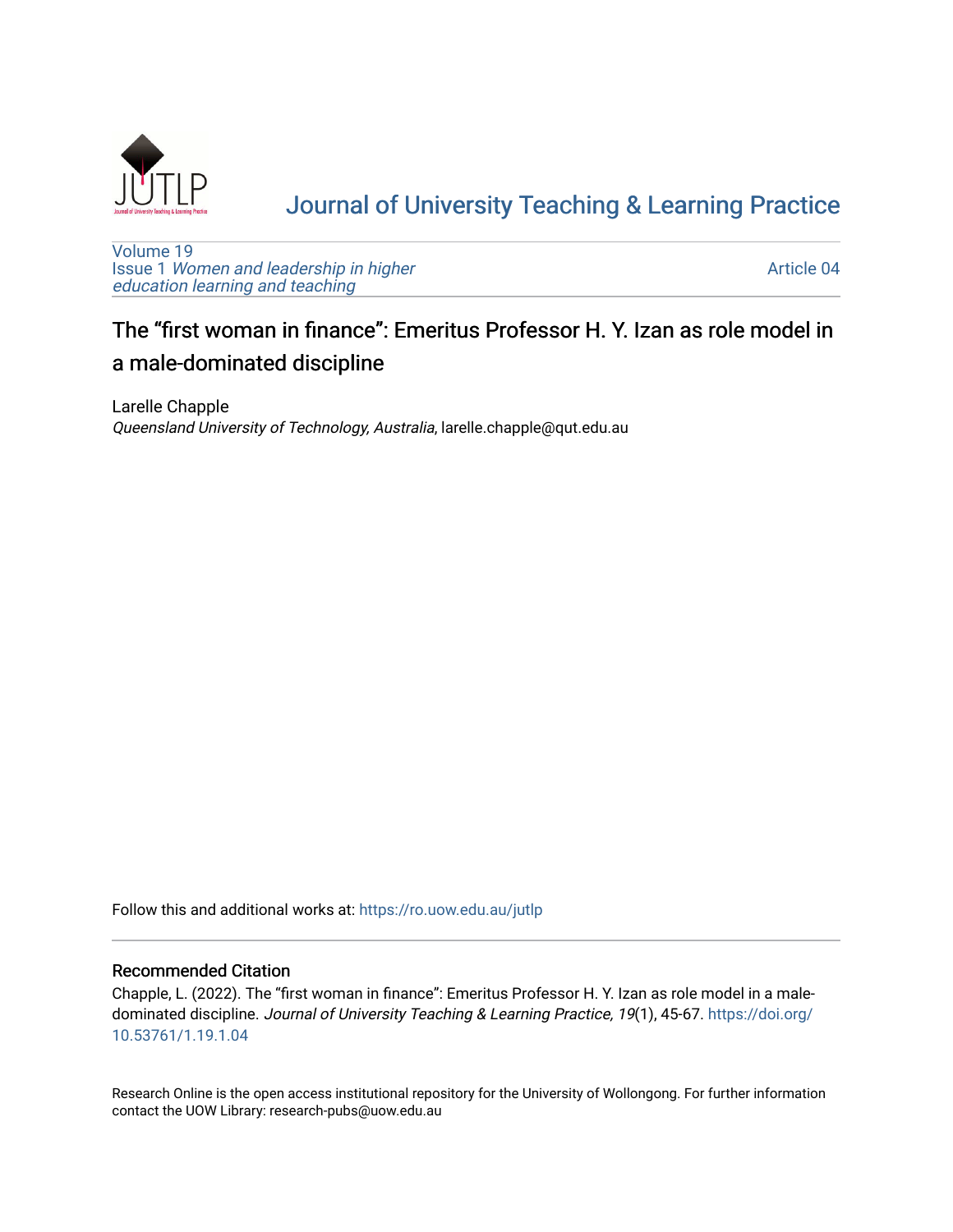## The "first woman in finance": Emeritus Professor H. Y. Izan as role model in a male-dominated discipline

## Abstract

In University life, the first women to achieve status or leadership positions inevitably are perceived as role models to their colleagues, peers and students. Role model theory suggests that although we generally understand the meaning of terms such as "role model" or "mentor", the position of role model has several dimensions and is distinct from mentor. This case study on Professor H.Y. Izan, the first woman professor of finance in Australia and New Zealand, adopts the role model theoretical lens to examine Izan as trailblazer in the context of the eighteen women professors appointed after her during the period 1990-2021.

## Practitioner Notes

- 1. Women who are the first to achieve professorial status in a discipline are perceived as role models.
- 2. According to role model theory, there is a distinction between the use of the term role model and mentors. Role models include people who are visible because of their diverse characteristics such as gender and they may be unaware of their role model status, or it may be fleeting or remote. Mentorship on the other hand is characterised by interaction and involvement by both parties.
- 3. Research indicates that role models are crucial for research students' self-efficacy.
- 4. This research examines the career of the first professor in finance in Australia and New Zealand, analysed through the lens of role model theory, to how show how she has influenced successive academics and students in the finance academy.

## Keywords

women, role model, supervision, mentor, finance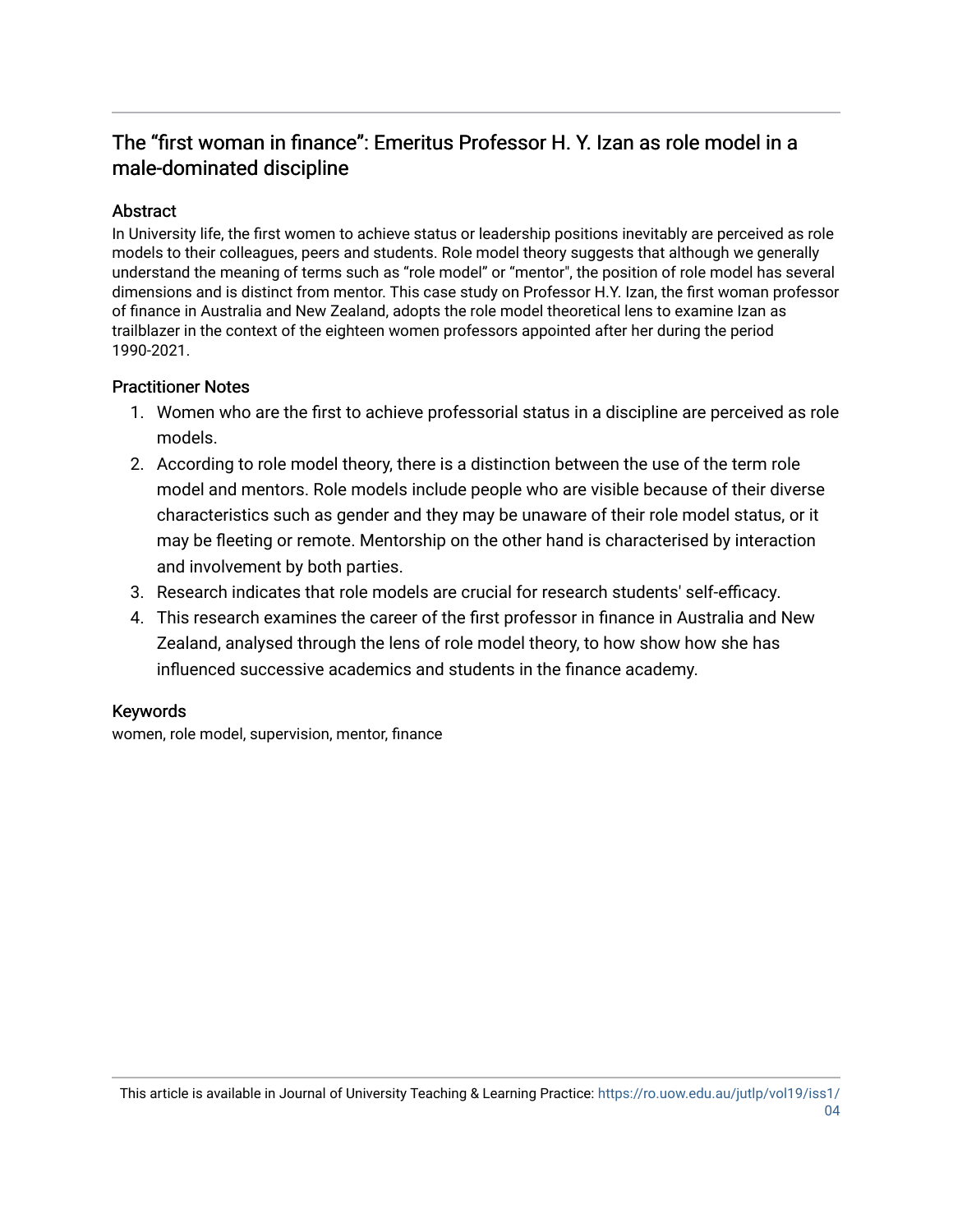## **Introduction**

In business life, women who are the first to achieve status or elevated professional positions inevitably are perceived as role models (Drury et al., 2011; Neck, 2015) to their colleagues, peers and stakeholders such as students (Keys & Turner, 2006). The first woman professor in finance, Emeritus Professor H.Y. Izan, (hereafter, Izan), has now retired from UWA Business School,<sup>1</sup> prompting investigation as to the rate of women's participation and elevation to the finance professorial ranks. Based on anecdotal but not surprising evidence, the finance discipline is different in its senior leadership profile to other business disciplines. This is not surprising in the sense that the practice of finance as an industry or profession is notoriously male dominated (King et al., 2018). There are currently 44 business schools in Australia and New Zealand (ANZ) with a finance discipline.<sup>2</sup> Women occupy 15 professorial positions, an estimated 10-12% of the finance professorial cohort.<sup>3</sup> There have only ever been 19 women appointed as professors of finance in ANZ and over 50% were appointed between 2016-2021. Research conducted by the Financial Research Network Ltd (FIRN) on ANZ business schools<sup>4</sup> concurs with 10% proportion of women finance professors (Walsh et al., 2021). This is much lower than the proportion of women professors in other business disciplines (Dyl & Hasselback, 1998; Gago & Masias, 2015).<sup>5</sup> Hence, the impetus for this research paper.

This paper responds to the Journal's interest in women and leadership in higher education learning and teaching, by reflecting on Izan's experience as the first finance professor in ANZ. Amongst her many achievements in university teaching, research and service, Izan's supervision and mentorship in the finance discipline is worthy of particular attention. In providing Izan's career trajectory as a case study of the pathway to success of an academic trailblazer, this paper addresses two questions: First, what is the current state of play of women's academic success in the finance discipline in Australia and New Zealand? Although this is primarily a descriptive exercise, as Walsh et al. (2021,

<sup>1</sup> Professor Izan was appointed Professor in Accounting and Finance in 1990 at the University of Western Australia (UWA). The title Emeritus Professor was conferred by the UWA Senate on 26 August 2013. As per Human Ethical Research protocols, I have Professor Izan's knowledge and consent to proceed with this research. The interview with Professor Izan that comprises the firsthand data and all subsequent correspondence was conducted directly with the author. The author spent several hours with Izan at UWA, both in informal discussions and observing her in her office and the business school environment as well as one hour formal interview.

<sup>&</sup>lt;sup>2</sup> Accounting and Finance Association of Australia and New Zealand (AFAANZ) is "the premier body representing the interests of accounting and finance academics and other persons interested in accounting and finance education and research in Australia and New Zealand." There are 44 business schools who are institutional members of AFAANZ as at 2020 and AFAANZ membership determines the population in this study (https://www.afaanz.org/afaanz-institutional-members).

<sup>&</sup>lt;sup>3</sup> Data presented later in the paper shows more longitudinal data, but as we are going through a process of retirements and a hiatus in new senior appointments during the COVID-19 period, the proportion of women finance professors does not change overall. Goodacre et al. (2021), whilst not including all ANZ business schools in their sample, found of the 61 finance professors in their sample, 9 (15%) were women.

<sup>4</sup> FIRN is the premier network of finance researchers in ANZ. It is a public company with 20 institutional members drawn from ANZ Business Schools. FIRN is committed to gender equality and has a Vice President Women to support women finance academics. Se[e www.firn.org.au.](http://www.firn.org.au/) Walsh et al. (2021) is based on a sample of 28 business schools, and they find that women finance academics comprise 31.5% of the academic cohort in finance, with 16% professors. (Disclosure, the author serves on the executive committee of FIRN).

<sup>&</sup>lt;sup>5</sup> A business discipline refers to the Field of Research (FoR) code 35 (formerly 15). Finance is generally recognised as FoR 1502 Banking and finance: Australian and New Zealand Standard Research Classification (ANZSRC), 2020. By way of comparison, FoR 1501 Accounting and accountability is represented by approximately 40% women professors in accounting: Goodacre et al. (2021, p. 3104).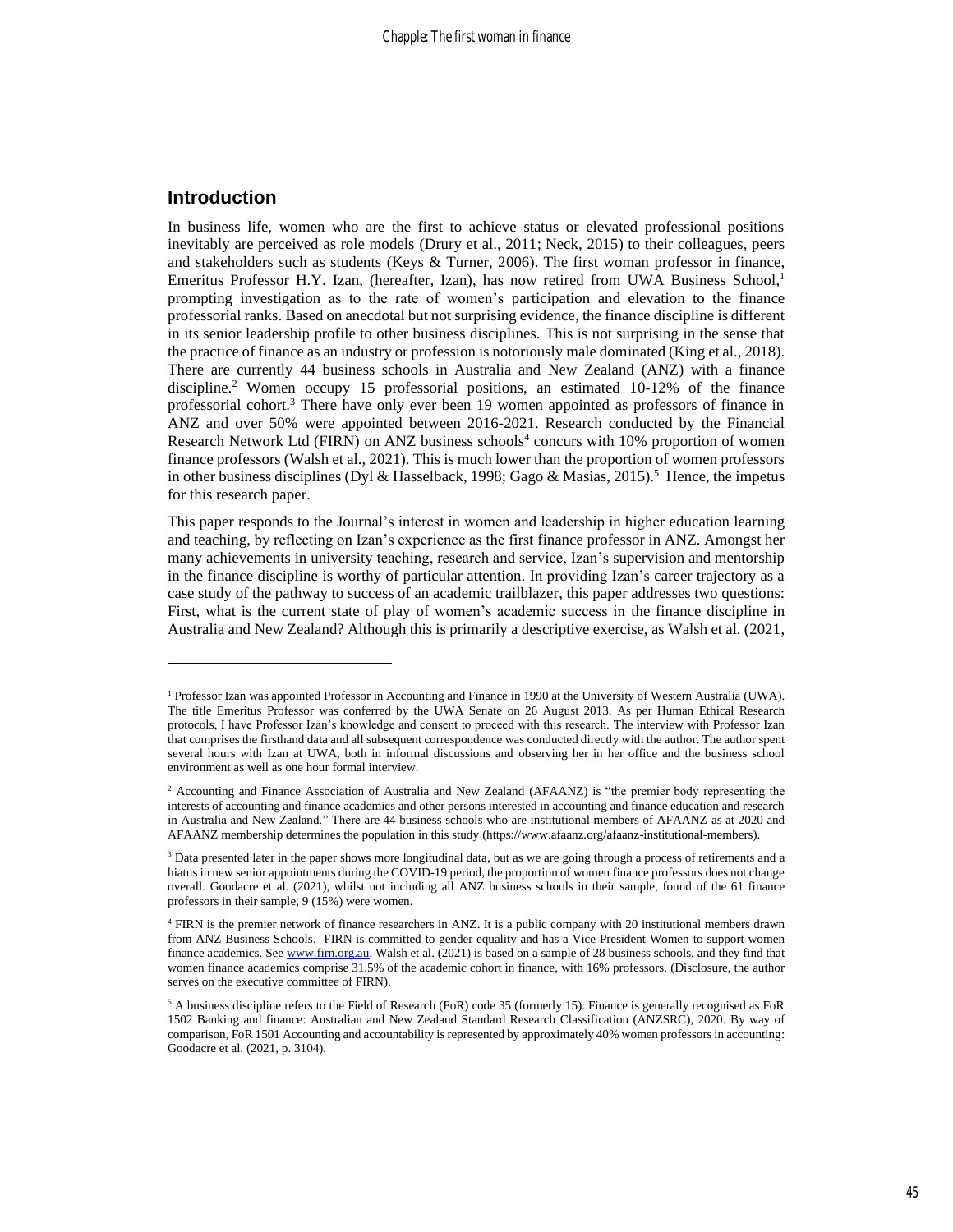p. 9) note, "there is no published granular data that allows us to estimate the gender balance in finance academia in Australia and New Zealand." Second, in addressing her pathway to success, this paper uses "role model" theory developed by Gibson (2004) to distinguish between role model and mentor.

There is much interest in the gender profile of ANZ's academic workforce, as represented by the research published in this Journal (Allen et al., 2021) and others (Bönisch-Brednich & White, 2021). Why focus on one specific discipline? The observations are not unique to ANZ business schools; Getmansky Sherman & Tookes (2022) also find the proportion of 16% women professors in top-100 U.S. business schools. The finance profession outside of academia is notorious for its lack of gender balance (Still, 1997; Neck, 2015), with King et al. (2018) concluding that the field one works in (such as finance, investment banking) "can matter as much or more than the country you work in." Only 12% of chief executive officers of large financial services companies in the U.S. are women (Jaekel & St-Onge, 2016).

The paper is structured as follows: the first two sections following this Introduction explain the motivation and background to this research, addressing such issues as what is finance as an academic discipline? What represents good research performance and how do finance academics get promoted? Why this case study? To provide insight with evidence, the third section takes a snapshot of the finance academy to investigate who are the women who followed Izan into a finance professoriate in ANZ. Then, I define and discuss role model theory and show how it informs the research design. After providing a brief narrative of Izan's career trajectory, the next section qualitatively analyses the data to reveal the main themes through which Izan perceives role modelling, culminating in her reflections on mentoring through research supervisions. The conclusion presents some closing comments on Izan's career as trailblazer compared to those who came after.

## **Motivation: Finance as a male-dominated discipline**

This research is motivated by reflecting on Izan's career as a teaching and research finance academic, as well as her advancement to the upper echelon of University leadership to Deputy Dean and Executive Dean. <sup>6</sup> Finance as an academic discipline in structural terms has only been in existence for several decades.<sup>7</sup> One of the first professorial appointments in finance was at the University of Queensland in 1971, when Ray Ball was appointed as Professor of "Accounting and Business Finance" (UQ, 2002). As a relatively new discipline in university terms, it has spanned only one to two academic generations, as its founders and first research leaders are only now moving to the retirement. Its history is within the academy's living memory. The profile of the academic cohort in finance is not consistent with other business disciplines so it is intriguing as to why our (women) colleagues are failing to populate the ranks of the finance academy, through promotion and recruitment, unlike their women colleagues in the same faculty or schools in aligned disciplines?<sup>8</sup>

<sup>6</sup> Executive Dean of the Division of Business, IT and Law at Murdoch University in April 1999. Izan retuned to UWA in 2000.

<sup>7</sup> Acknowledging that this is not the same as the discipline's research traditions. Its oldest top-tier journal, *The Journal of Finance*, was established in 1946.

<sup>&</sup>lt;sup>8</sup> It has been drawn to the author's attention that this question is more than intriguing, however it is not possible to answer this question based on the data and evidence presented herein. At this point, the question is retained for its ongoing importance and motivation but it is not the aim of this paper to answer the question.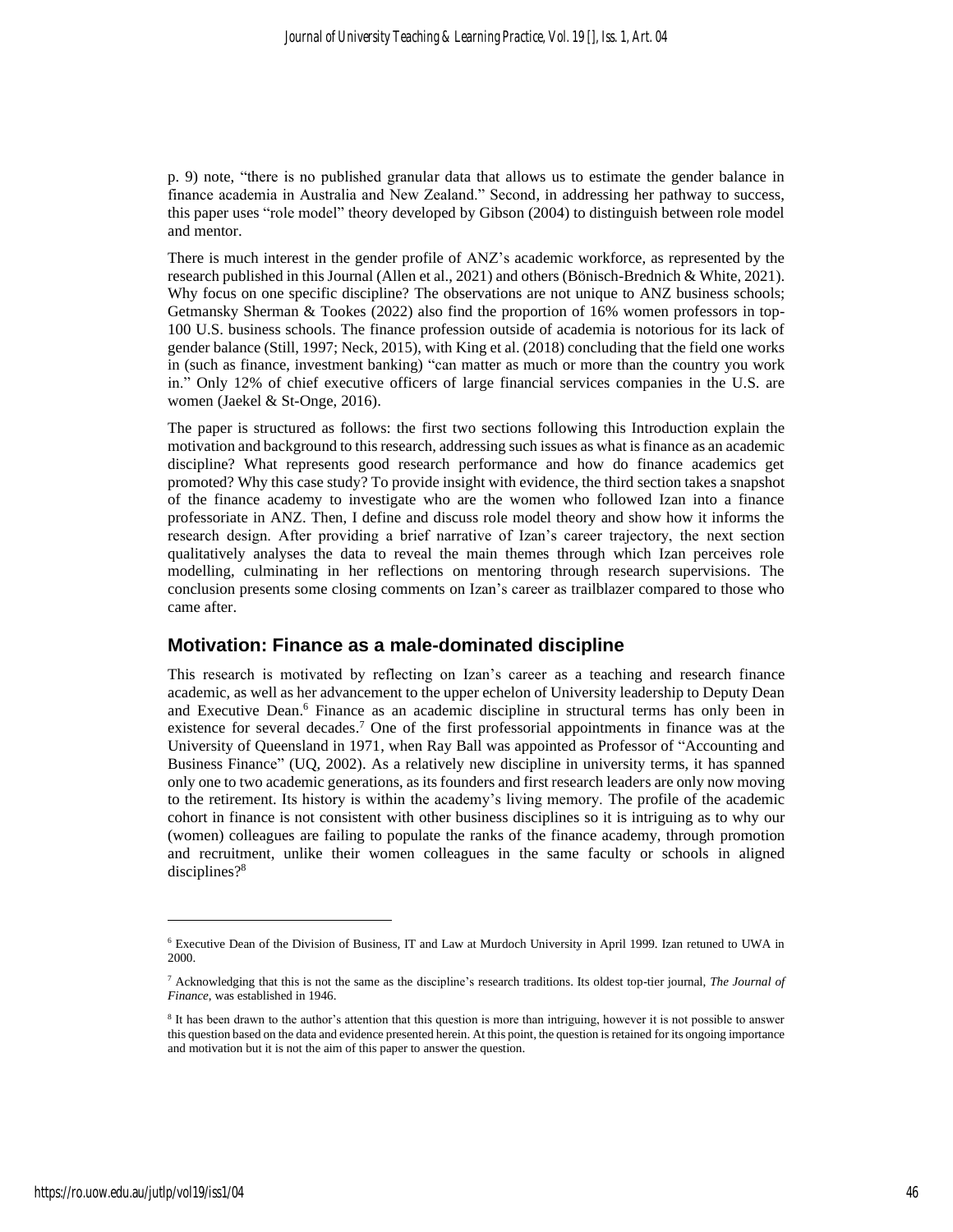Considering Izan's achievements, the professorial appointment is treated for the purposes of this paper as the pinnacle of disciplinary leadership. Much of the current debate about gender equality is about university women achieving senior executive appointments (Devlin, 2021; Butler-Henderson et al., 2021); whereas this paper focuses on professor as leader (Farrell, 2009). Emphasis on particular disciplines' track record, for example the Athena SWAN (Scientific Women's Academic Network), provide powerful examples of our universities' systemic failures, and shows the value (and challenges) of calling out disciplinary aberration (Howe‐Walsh & Turnbull, 2016; Kahn & Ginther, 2018; Tzanakou & Pearce, 2019).

Common elements to the strands of literature that inform this research include that achievement and success rely on positive role models, champions for change or exemplar performers who show what it takes to "succeed". Conferring on Izan the status of "trailblazer" opens the role model theoretical lens (Gibson, 2004) to view her career trajectory. Much has changed in the socio-political landscape in Australia throughout her career since 1970s, but many may agree that "change" in the form of fostering women's academic careers in the higher education sector has been very slow.

As to those strands of literature, first, research from aligned career pathways investigates senior professional and industry leadership appointments for women on corporate boards (Neilsen & Huse, 2010; Handley et al., 2017) and in investment banks (Still, 1997; Neck, 2015). Such research finds that women have a different leadership style to men when accepting and acting in senior roles, and choice and self-determination are more important for women in accepting and continuing in such roles.

Second, researchers empirically investigate the pathways to promotion and academic performance in business and finance disciplines. Although such studies do not directly determine the contribution of women researchers in finance, they provide indirect evidence as to the valued topics and areas of contribution. See for example Benson et al., (2017); Gippel (2015); Linnenluecke et al., (2016); Linnenluecke et al., (2017). More direct empirical studies provide evidence of what it takes to be considered for professorial appointment in finance: Gaunt (2014); Chan et al., (2012); Goodacre et al., (2021). Such research investigates performance and indirectly addresses gender and rarely measures teaching contribution (Goodacre et al., 2021). In a rare study, Kloot (2004) examined women's business school leadership in her case study on managerial turnover in an Australian commerce faculty.

Third, there is a body of research examining academic career success and systemic issues in the higher education sector more broadly. For example, Allen et al. (2021) note that women's career experiences of academia are different to men. <sup>9</sup> Despite universities publishing strategic plans, Bönisch-Brednich & White (2021, p. 93) claim that gender equality per se does not have a prominent position in universities' agendas. As highlighted in the academic productivity studies above, Allen et al. (2021) argue that as universities value their image and rankings in a global market place, such measurable standards of publication and grant outputs is at odds with any notion of ethical leadership.

Izan's career as the "first" professor is instructive to observe how she broke through the perceived barrier to professorial appointment and to reflect on the extent to which the pathway to professorship in finance is open to women teachers and researchers. Accordingly, the aim of the paper is to gain

<sup>9</sup> Allen et al. (2021, p. 4) attribute the differences in careers is based on a number of factors identified in the literature: caregiving for children and other family members; the greater perceived social capital of men compared to women; different academic; the shorter career length of women; move or forgo a tenured position to support their partner's career; more domestic responsibilities.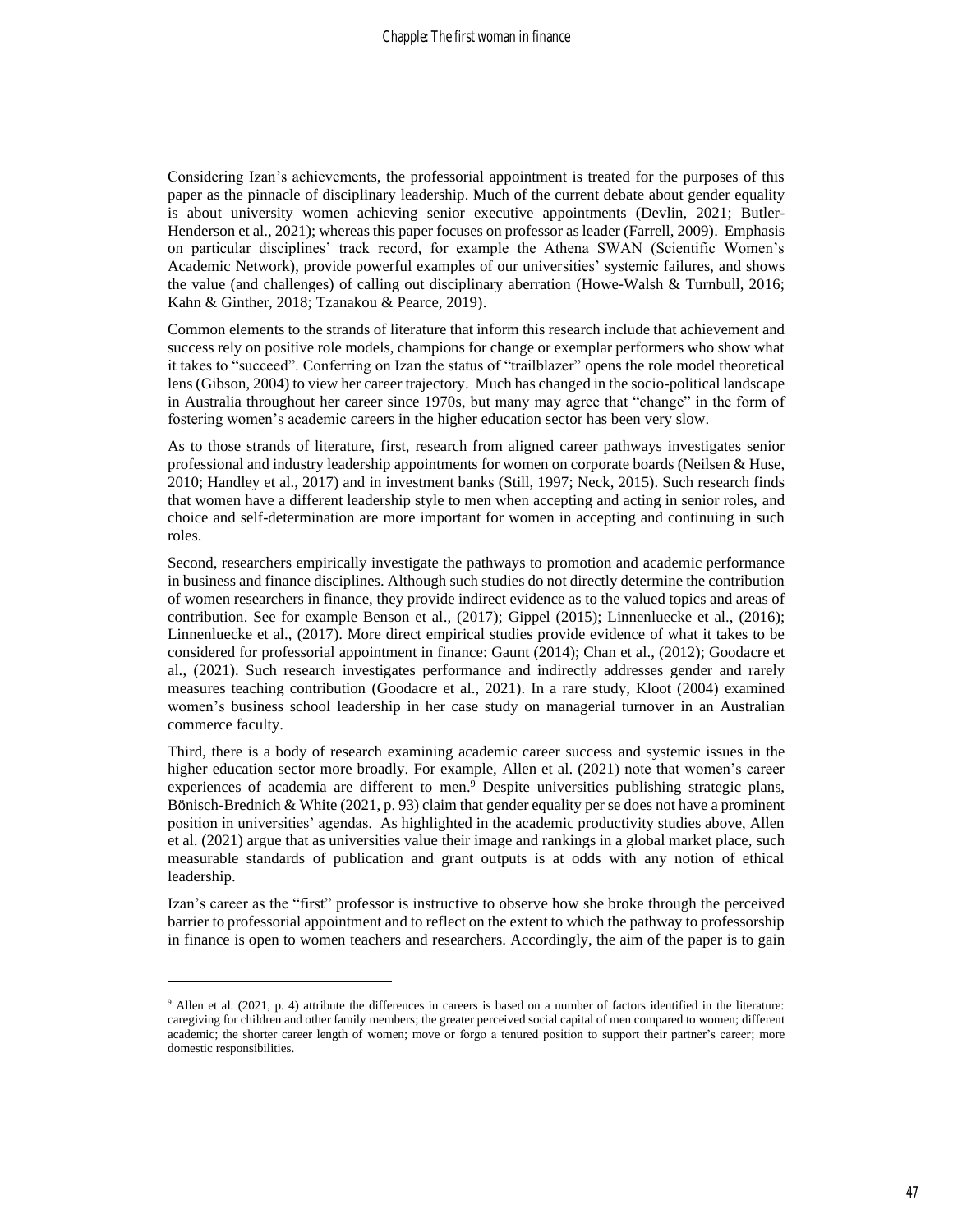an understanding through Izan's career as to how she potentially has influenced successive academics. The research adopts a case study approach, as defined by Merriam (1998, p. 27), in which a case is a single entity comprising a bounded system, including one person (Yoder, 1985; Smarr, 2011). According to Merriam's method, the case study has three distinctive attributes, which are neither cumulative nor mutually exclusive, and which have been instrumental in structuring this paper: Particularlistic, identifying the single focus of attention; Descriptive, providing the description of the case; and Heuristic, illuminating the reader's understanding, recognising that there are multiple interpretations of reality (Yazan, 2015). Data are collected from multiple sources (Creswell, 2014), including interview, observation and documentary analysis. <sup>10</sup> All three forms of data collection for triangulation are attended to by the author as researcher. As a qualitative study with interpretive stance, the personal familiarity and involvement of the researcher in the process of empirical collection and interpretation is acknowledged, and indeed in this case, is crucial (Rashid et al., 2019, p. 5).

In this regard, the research may also help shed light on the career gap experienced in the ANZ higher education sector more broadly. The expected contribution from reflecting on Izan's career centres on her unique position to provide insights to inform the debate regarding progression of women academics in finance and the extent to which the disciplinary norms demonstrate different patterns that the broader academic community, for example as observed and discussed in Probert (2005) and Allen et al. (2021).

## **Background: What is finance as an academic business discipline?**

Finance as an academic discipline is the study of money and investments. The Australian Business Deans' Council,<sup>11</sup> accepts for the purpose of academic learning standards, the UK definition:<sup>12</sup> "an activity concerned with the workings of capital markets and the interaction between such markets and economic units, such as households, firms, financial institutions, government and overseas enterprises… [it] requires students to study the design and operation of financial systems, (which include banks, stock exchanges, financial intermediaries, financial institutions, and governments), structures and instruments and, in particular, to understand the pricing of financial assets, the measurement and management of risk, and the possibilities for optimising the behaviours of firms, financial institutions and individuals." (ABDC, 2014). Finance as taught in ANZ typically involves subjects such as corporate finance, asset pricing, portfolio management, corporate valuation, international finance, investments, risk management, insurance, stockbroking, and banking. Some

<sup>&</sup>lt;sup>10</sup> Izan's background information is drawn from a variety of sources, including interview transcript (interview conducted by the author) and personal correspondence, personal papers supplied to the author by Izan such as her Australian Learning and Teaching Council (ALTC) Citation for Outstanding Contributions to Student Learning; her online biography at UWA [\(https://research-repository.uwa.edu.au/en/persons/izan-izan\)](https://research-repository.uwa.edu.au/en/persons/izan-izan), her Linked In profile, various news items and a commemorative book titled "Dear Izan, a collection of letters to our treasured Deputy Dean, Winthrop Professor Izan, upon her retirement". The author understands that the book is Izan's personal property and is not publicly available. The author is grateful to Izan for sharing this resource.

<sup>&</sup>lt;sup>11</sup> The ABDC describes itself as "the collective voice of all Australian university business schools"[: https://abdc.edu.au/about](https://abdc.edu.au/about-us/)[us/.](https://abdc.edu.au/about-us/) Interestingly, there are 39 business schools who are members of ABDC, whereas there are 44 business school members of AFAANZ. The ABDC does not represent NZ, so excluding the seven NZ business schools, only the University of the Sunshine Coast and Torrens University are not members of both AFAANZ and ABDC.

<sup>&</sup>lt;sup>12</sup> Quality Assurance Agency for Higher Education (UK), Subject Benchmark Statement on Finance (2019), which was updated in 2019. The updated version, para 2.1-2.2, is quoted here.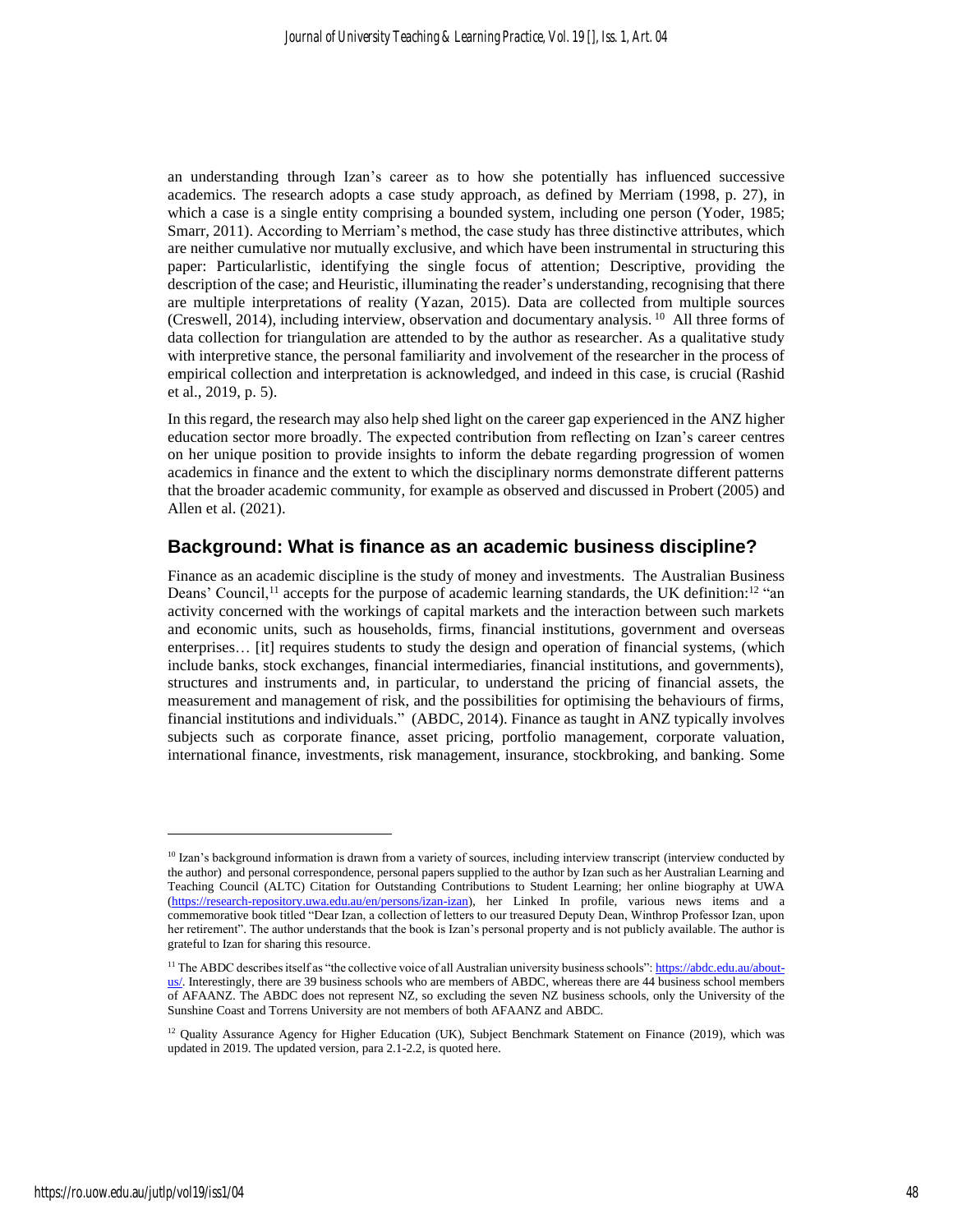schools offer more diverse coursework finance subjects in environmental finance;<sup>13</sup> fintech and other currencies;<sup>14</sup> behavioural finance;<sup>15</sup> and venture capital.<sup>16</sup>

Finance "scarcely existed" as an academic subject until lecturer Herb Qualls, a pioneer in finance teaching was appointed at the University of Queensland in 1965 (Yule, 2001, p. 39). In contemporary (pre-COVID-19) university environments, finance subjects are taught across the spectrum of business degrees, spanning undergraduate core units and specialist majors, postgraduate coursework programmes, units for research training, as well as other discipline programs such as the MBA. Finance as a discipline has expanded greatly since the mid-1960s. Although granular data are difficult to obtain, Hancock et al. (2019) report that staff-student ratios across the broad Field of Research 15 increased from 42:1 in 2004 to 106:1 in 2014.

Finance as a research discipline appears to be more narrowly constructed than what is taught. As Gippel (2015, p. 540) observes, finance has a singularly narrow paradigm that adopts one research method, that is the "hypothetico-deductive model" or scientific method, specifically mathematical modelling and empirical testing using large-scale data sets. Finance branched out from economics as a self-supporting discipline during the 1960s (Ross, 1992). Neoclassical finance, as grafted from economics, is "complete", as the success of the "twin pillars of neoclassical finance", namely the efficient markets hypothesis and the theory of asset pricing is the "envy of social sciences" (Ross, 2002, p. 129). Behavioural theories and methods and qualitative research techniques are expanding the research scope in finance beyond the mainstream (Gippel, 2013; Kaczynski et al., 2014; Linnenluecke et al., 2017).

Recognition of research excellence is also narrowly defined. In 2018-19, twenty Australian universities submitted a case for ranking in FoR 1502 and four achieved the top rank. In this regard, FoR 1502 achieved the best result of the comparable business disciplines.<sup>17</sup> Research outputs submitted in FoR 1502 comprised predominantly journal articles (88%), hence the determination of top-rank research is driven by peer reviewed journal articles. Finance researchers achieved in the top three of business disciplines for competitive funding. This discussion provides some context of research productivity as defined in finance, that is as a discipline it is very focused on quantitative research driven by a specific and narrow set of theories. The way that these productivity values translate to research performance for finance academics is discussed next.

#### *What does it take to progress and get promoted in the finance discipline?*

The ABDC promulgates a list of journal rankings to signify research quality. The upper echelon  $A^*$ in FoR 1502 comprises 13 top-ranked journals out of a list of 172 ranked journals. Academic achievement and promotion are based on performance as measured against this list (or variations).<sup>18</sup> None of the upper echelon journals have a local or regional focus; it is predominantly accepted that of the 13 ranked A\*, only four are considered absolute tier 1 career making journals (Linnenluecke

<sup>&</sup>lt;sup>13</sup> For example, Macquarie Business School.

 $14$  For example, Monash Business School; "fintech" refers to technology enabled banking and financial services usually of a disruptive nature to the traditional offering of such products and services.

<sup>&</sup>lt;sup>15</sup> For example, UniSA Business School.

<sup>&</sup>lt;sup>16</sup> For example, Research School of Finance, Actuarial Studies & Applied Statistics at ANU.

<sup>&</sup>lt;sup>17</sup> Technically FoR 1507 Transportation and freight services achieved the best proportion, with two cases for ranking and one achieving top rank, so 50% top rank from two cases.

<sup>&</sup>lt;sup>18</sup> The ABDC list is standardised as a proportion. By way of comparison, the management discipline in FoR 1503 has 55 A\* ranked journals from a population of 654 ranked journals.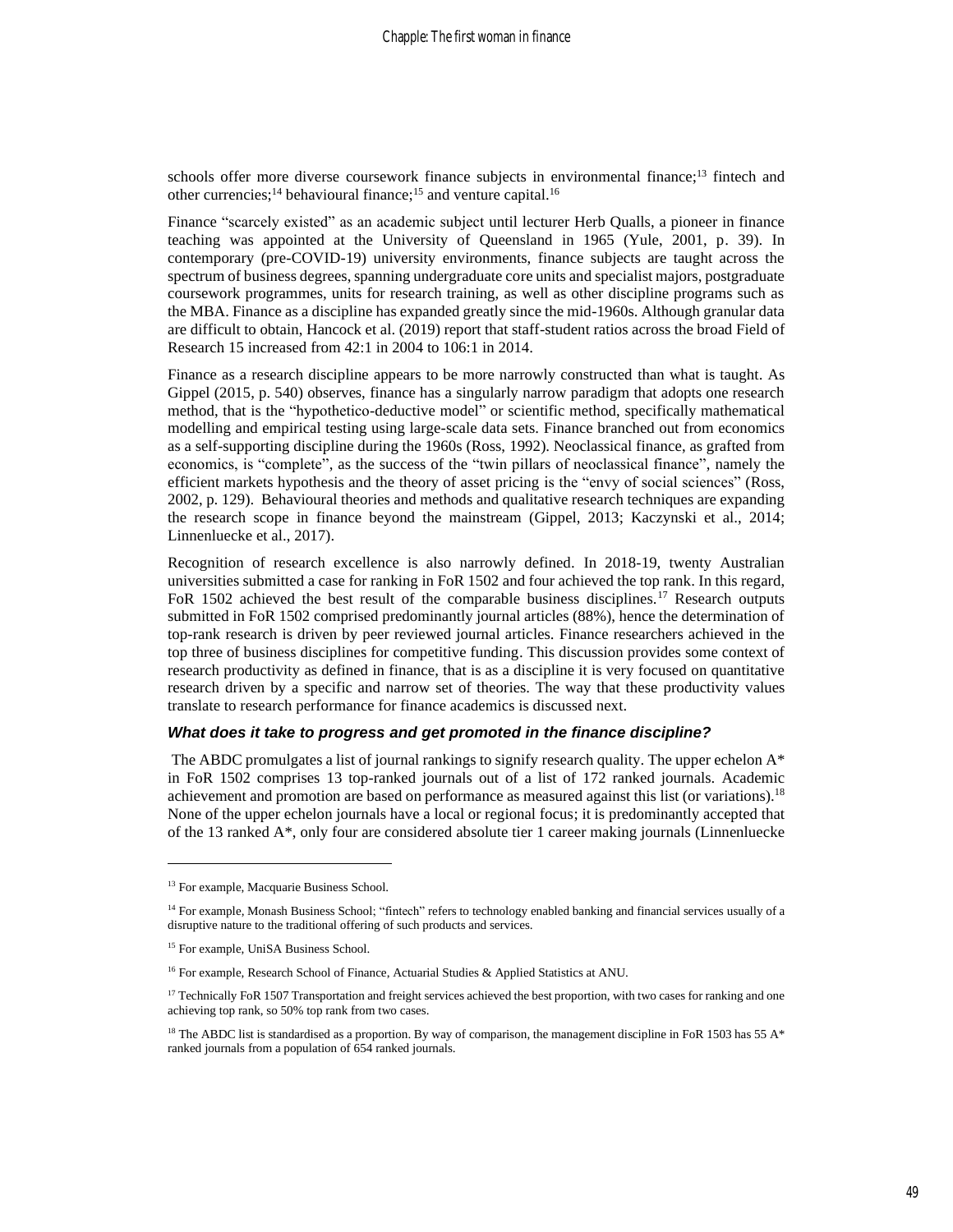et al., 2017). In research excellence, FoR 1502 (compared to FoR 1503) submitted 87% (66%) of outputs as peer reviewed journal articles, 6% (16%) of scholarly book chapters and 1% (6%) scholarly books (ARC, 2019). In finance, the rank of professor is attained with an average of 19 journal outputs, with one or two A\* publications. At the aggregate, 11.6% of promotion portfolios are in  $A^*$  journals. Further, a significant proportion (32%) of professorial appointees had no  $A^*$ papers at all in their promotion portfolio. There is no difference based on the gender of the finance professor (Goodacre et al., 2021) but women are on average five years older.

Given the predominant reliance on journal publication as evidence of research excellence at the individual and the university level in FoR 1502, and the narrow range of target journals, Brown et al. (2021) quantitatively track esteem measures, finding that there are no women founding journal editors and 2 women (3.2%) are editors in chief. Women finance academics as a cohort are publishing about the same proportion that they are employed, provided that the papers are published in "mixed" teams. However, women are not invited to editor positions in proportion to their men colleagues, which is a systemic issue both at the discipline level and in the commercial publishing industry.

The focus on the value of research performance in achieving success as a professor seems alarmingly narrow. Caveats abound about how research performance does not make a professor. Academic performance indicators for professors suggest that technical skill, experience, leadership, mentoring, international reputation and industry networks are factored into hiring and promotion decisions along with research track record (Goodacre et al., 2021). These characteristics are not as measurable as research outputs. Based on the perceptions of a sample of ANZ accounting and finance academics from all academic levels, Hancock et al. (2019) find that 75% of academics see research and teaching as relatively unconnected and dissimilar activities. In particular, the more senior the academic, the more strongly they dissociated, leading to the conjecture of an entrenched attitude that research performance (as defined above) brings greater rewards.

## **Context: Who are the women in finance?**

To place Izan's career trajectory in perspective, Izan retained the status of "the first" for a long period of time. The first question in this paper is descriptive: how many women professors of finance in ANZ are there? The method employed is a simple frequency study and overall, great care has been exercised to identify all present and past women professorial incumbents, whether promoted within their current university or externally recruited, full time or fractional, who self-identify as a woman professor in the finance discipline.<sup>19</sup> For example, an appointment in finance is explicitly recognised by a separately identifiable school, or department within a business school.<sup>20</sup> A

<sup>&</sup>lt;sup>19</sup> These decisions are made by the author with a view to maintaining accuracy of the data, but without intending to engage in exclusionary practices. There are so few appointments that being as inclusionary as possible does not overly distort the picture of women's academic career progression in the finance discipline. The author has been asked about her method or source in counting all women appointed to professor in finance. All data used are publicly available, from university websites, linked in profiles, online CVs. Disclosure: the author has been an academic since 1988 and data are collated from personal knowledge and triangulated against colleagues' knowledge and university websites. The author is not one of the population of women professors in finance in ANZ.

 $20$  For example, the Department of Finance within the Faculty of Business and Economics at the University of Melbourne; or Department of Banking and Finance at Monash Business School. Finance may be aggregated with disciplines such as economics (School of Economics and Finance, QUT Business School), applied statistics and actuarial studies (Research School of Finance, Actuarial Studies and Applied Statistics ANU) or accounting (Department of Accounting and Finance at the UWA Business School). Indeed, the history of finance schools in Australia's oldest Universities during the mid-twentieth centuries reveals that they were typically a sub-set of accounting departments, for example UQ Business School (Yule, 2001)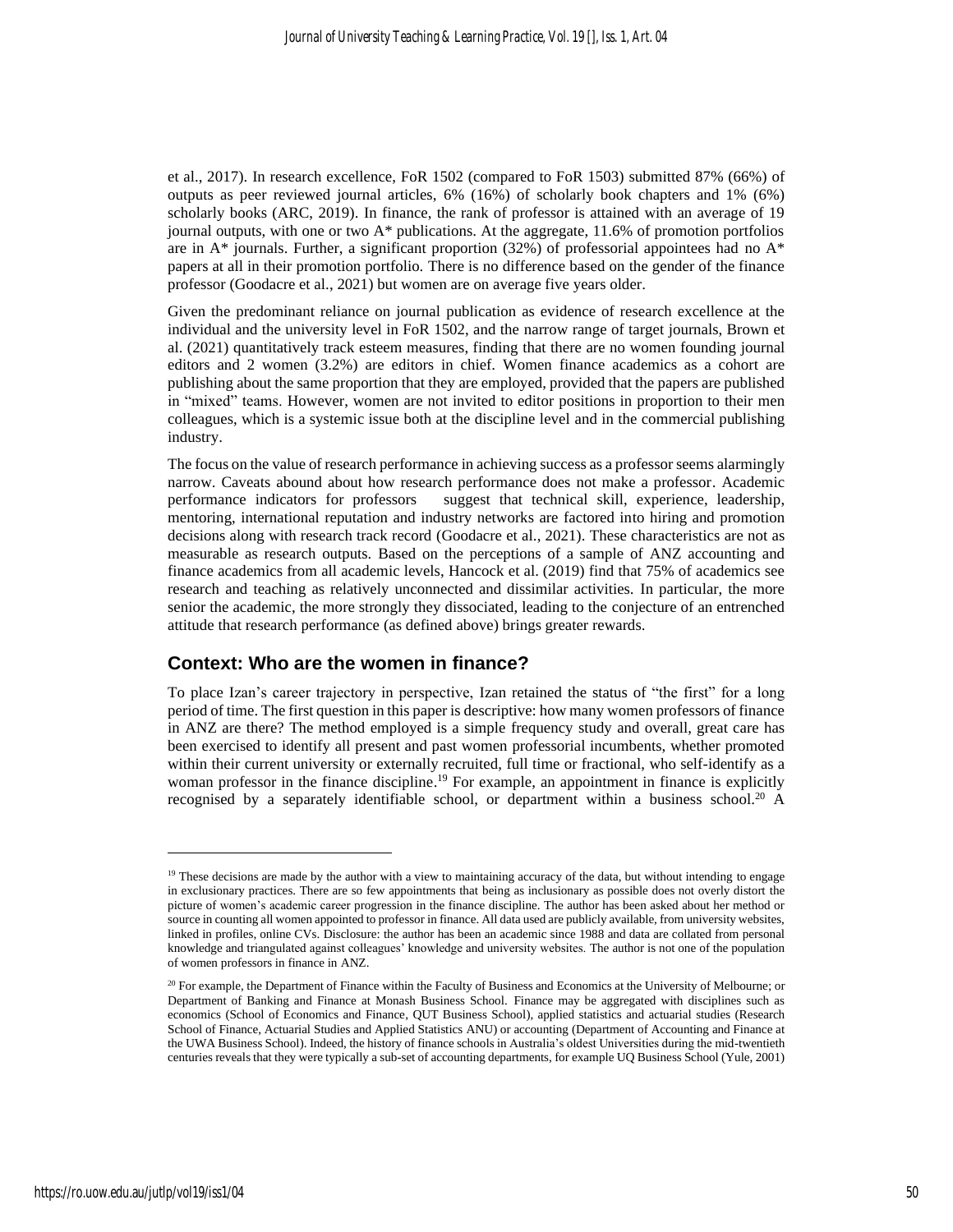specifically designated position or sub-discipline, such as "environmental finance" or "superannuation" has been counted.<sup>21</sup>

The data show that there have only ever been nineteen women appointed to a finance professorship in ANZ. To avoid identification by default,<sup>22</sup> I have followed Goodacre et al. (2021) by aggregating by sector: the "Group of 8", the "Australian Technology Network", "New generation/Regional" and NZ. As regards NZ, as Table 1 shows, there has only ever been one woman finance professor appointed (Walsh et al., 2021) and she has not been "double counted" as she was subsequently appointed professor in Australia. The literature describes the NZ sector as one that demonstrates deep structural gender inequality (Brower & James, 2020).

and University of Melbourne. Alternatively, finance may be a more informally arranged discipline within a generically named university structure, such as a department of "commerce" or a business school.

 $21$  The main distinguishing aspect of such specific appointments is that promotion or recruitment may have been gained by research and publication experience beyond the boundaries of FoR 1502.

<sup>&</sup>lt;sup>22</sup> I have formally interviewed and informally discussed the case study with colleagues comprising the target population; I concluded that as some professors may be uncomfortable with being named in this research, all data are presented as deidentified and as aggregate as possible.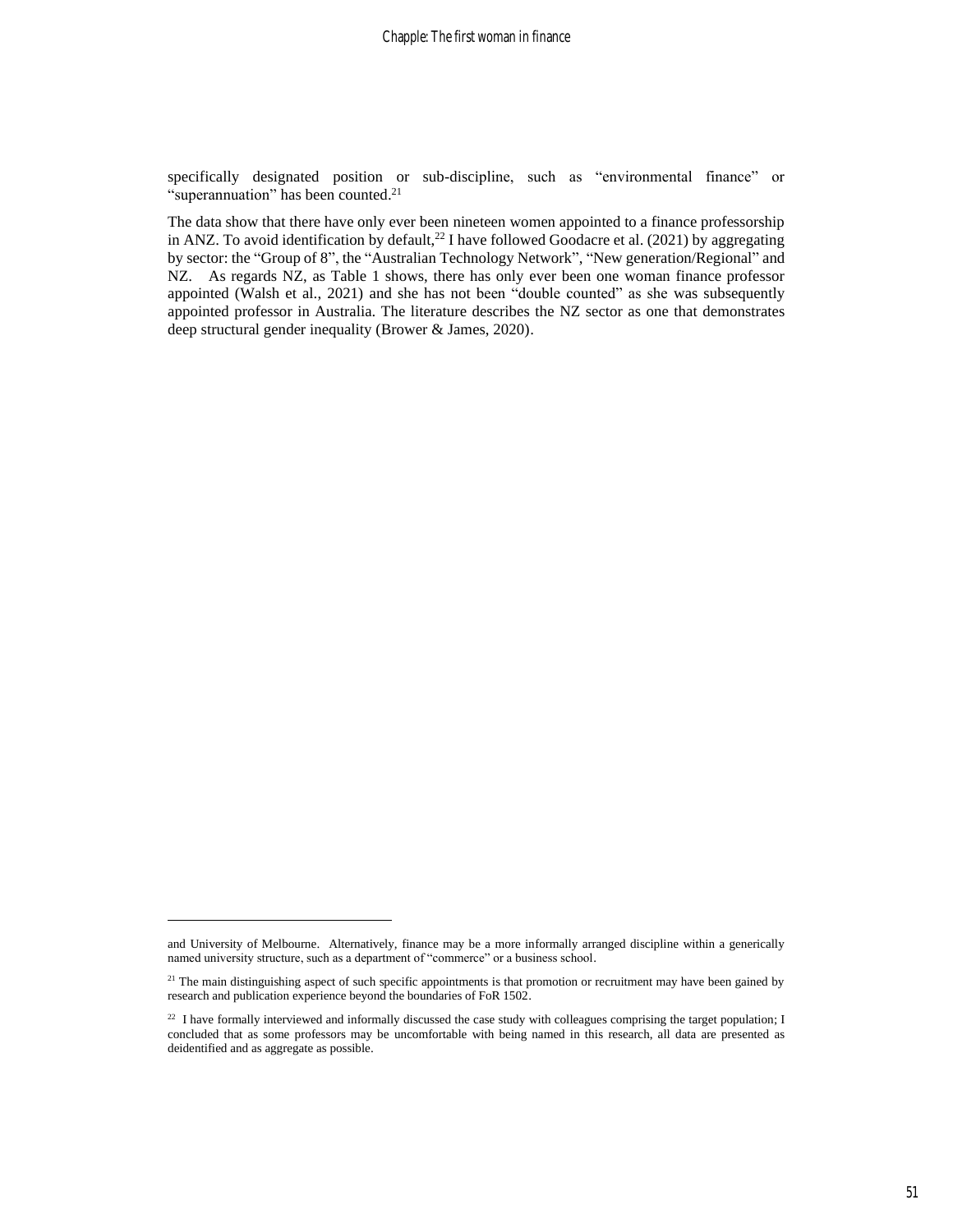#### **Table 1**

Frequency of women professorial appointments in finance in Australia and New Zealand since 1990

| University sector of              | 1990-<br>2014 | $2015 -$<br>2021 | <b>Locus of her PhD</b> |              |                         |               | Not currently<br>T&R           |
|-----------------------------------|---------------|------------------|-------------------------|--------------|-------------------------|---------------|--------------------------------|
| first professorial<br>appointment |               |                  | Aus<br>Go8              | Aus<br>other | <b>North</b><br>America | <b>Europe</b> | professorial<br>role in Aus/NZ |
| Go <sub>8</sub><br>$n=12$         | 7             | 5                | 6                       |              | $\overline{4}$          | 1             | 4                              |
| <b>ATN</b><br>$n=4$               | 1             | 3                | $\overline{4}$          |              |                         |               | $\boldsymbol{0}$               |
| New/<br>regional $n=3$            | $\mathbf{1}$  | $\overline{2}$   | 3                       | 1            |                         |               | $\boldsymbol{0}$               |
| NZ                                | $1*$          |                  | $1*$                    |              |                         |               | (also in ATN)                  |
| TOTALS $n=19$                     | 9             | 10               | 13                      | 1            | $\overline{4}$          | 1             | 4                              |

Key: Aus = Australia; Nth America = Canada + USA; Eur = Europe + UK.

ATN = Australian Technology Network; Go8 = Group of Eight.

 $NZ = New Zealand$ ;  $T&R = teaching$  and research.

\* NZ professor was later appointed in Australia.

Table 1 presents summary statistics of the population of women appointed to professorial positions in finance in ANZ (including Izan). A majority of the candidates (two thirds) obtained their PhD from an Australian group of eight university. No one else since Izan has mimicked her career pathway, that is an international PhD prior to her first Australian entry-level academic appointment. The remaining women with international PhDs were recruited from overseas substantive positions in international universities. Table 1 shows that half the women professorial cohort have been appointed in the last 5-6 years. Table 1 also shows that 4 professors are no longer ANZ finance professors, but only one (Izan) has retired, the remaining three have very active careers in another capacity (either within or outside the University sector).

## **Research method and data**

#### *Role model theory*

In addressing the second research question, as to Izan's pathway to success in a male-dominated discipline, role model theory developed by Gibson (2004) is used to distinguish between role model and mentor. Role model as a successful mechanism to support career development has been researched since the 1970s (Douvan, 1976), particularly in the context of women's careers. "Everybody knows what a role model is", but it is a vaguely defined notion (Gibson, 2004). In more contemporary times, this has become popularised by the slogan "you can't be what you can't see" (Price, 2019), or the more optimistic "seeing what's possible" (Pietri et al., 2021) and in the higher education sector the more provocative #ilooklikeaprofessor social media campaign (Moravec, 2015).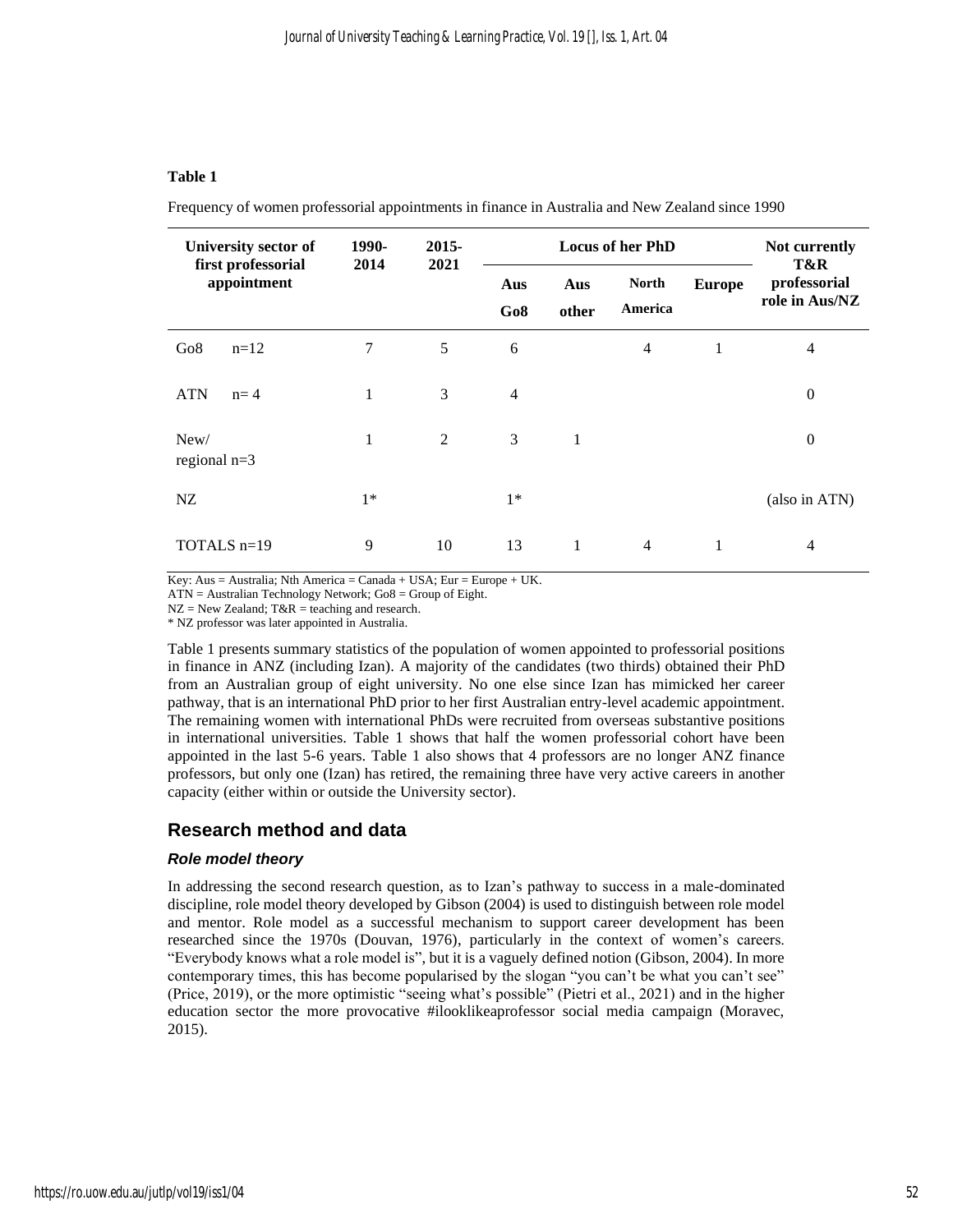There are at least two constructs of the role model in a professional or career setting: the traditional view of role model is a person in an influential role or position, usually "superior" in a hierarchical relationship. Secondly, role models are "active, cognitive constructions devised by individuals to construct their ideal or possible selves" (Gibson, 2004, p. 135). Although we tend to conflate the terms, role models are different to mentors in several distinct ways – a mentor is an interactive relationship of familiarity (Higgins & Kram, 2001) whereas a role model may be quite remote. A role model may have negative connotations or consequences, whereas we refer to mentors with a strongly positive bias.

About the same time as Gibson (2004) was scoping the theory on role models, Keys and Turner (2006) wrote one of the first studies on women's research and professorial career trajectories in the finance discipline.<sup>23</sup> Based in the U.S.,<sup>24</sup> Keys and Turner observed that "Although gender diversity is currently low among finance faculty, we expect increase in the near future" (Keys & Turner, 2006, p. 1). One of their reasons for optimism pertained to cited evidence that tertiary students are influenced by minority role models in the professoriate in their course selection (Rask & Bailey, 2002) and in their self-perception of their likelihood of success (Lockwood, 2006). Second, Keys and Turner (2006) opined that research into finance academics' productivity and particularly documenting female researchers' contributions to the discipline would provide role models for untenured women finance academics and graduate students seeking academic careers.

Focusing more specifically on the effectiveness of role models for research students, Gillooly et al. (2021) stated that academic role models are crucial for degree completion, yet women role models are "often few and far between" (Gillooly et al., 2021, p. 2). Using self-efficacy as their primary construct, meaning a person's self-belief in their ability to perform well, these researchers found that women and those with positive attitudes toward diversity seek out female role models. Further, having more role models regardless of the role models' diverse characteristics, is better for research students' self-efficacy.

The earlier studies on women researchers in finance research productivity and their career progression articulates the bifurcated notion of role modelling by remote action vis-vis mentor. On the one hand a trailblazer, one of the first women to break through a particular majority dominated profession (here, finance academy) faces an "arduous cognitive task of translating male role model behaviour into behaviour that works for them" (Gibson, 2004, p. 149). On the other hand, such a trailblazer faces scrutiny by remote cognitive association, whether she asks for it or not. Finally, as the trailblazer is sought out for mentoring and many representative tasks, the role model of both 'trailblazer' and minority representative can be quite fatiguing (Lockwood, 2006). I explore this bifurcation in the context of Izan's career, a woman for whom there was no trailblazing woman to follow.

#### *Case study research method*

Business research is predominantly quantitative but using case studies in business permits a realtime phenomenon to be explored within its naturally occurring context, as context makes a difference to the findings (Rashid et al., 2019). Data are collected using Izan as the case study unit of analysis and include firsthand data such as interview transcript and secondary documentary data

<sup>&</sup>lt;sup>23</sup> Dyl and Hasselback (1998) was possibly the first, but they found 87% of finance schools had none or one woman on faculty.

 $24$  Although "professor" predominantly means the same thing in U.S. and Australia, Goodacre et al. (2021) discuss the differences in career trajectory to attain professorship in each county.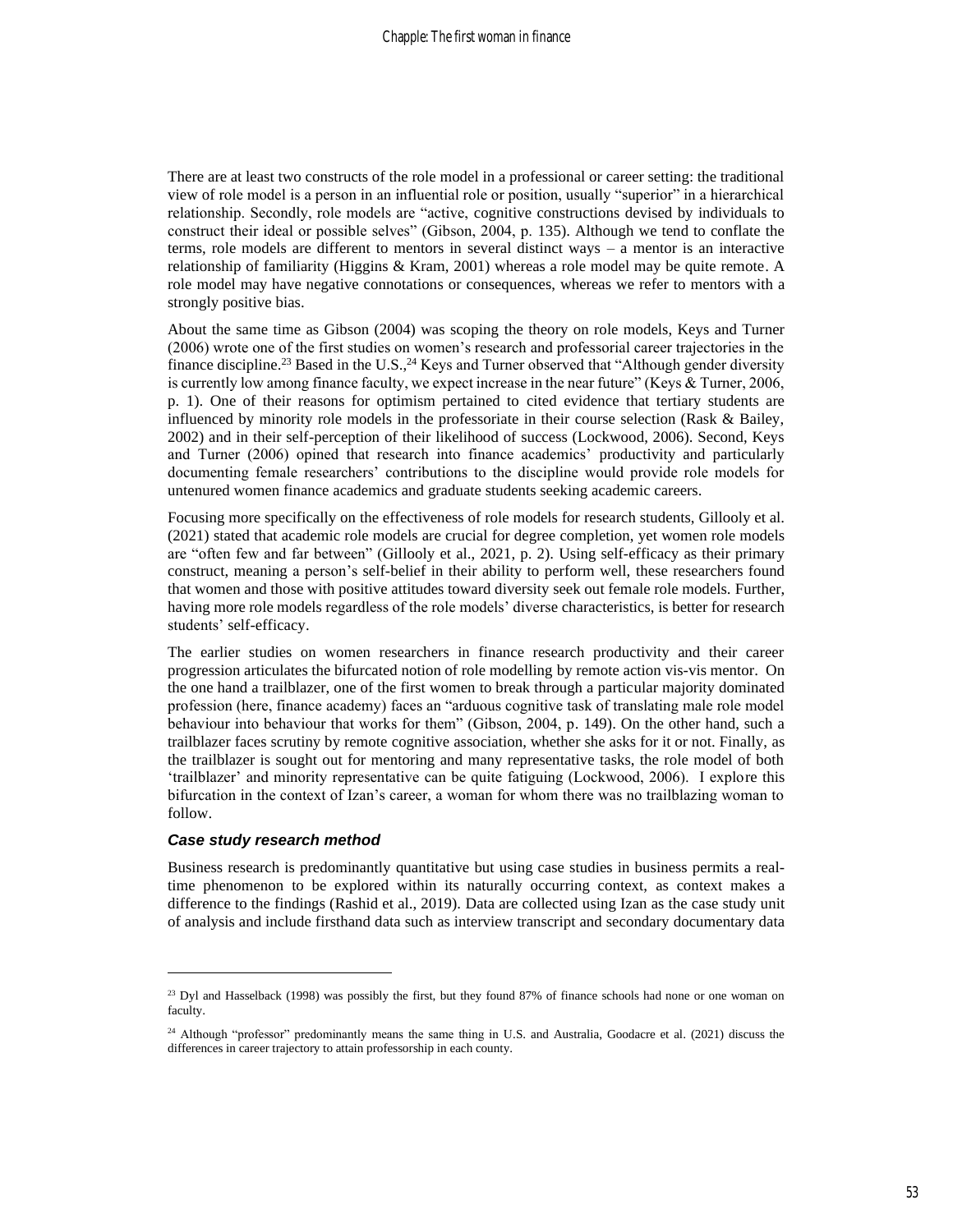obtained from Izan's personal papers, including the commemorative book<sup>25</sup> dated 27 September 2013 that Izan was presented with from UWA upon her retirement, triangulated with publicly available sources such as online biography and her research publications and outputs.

Using an inductive technique and the role model framework, the data sources are read by the author with a view to addressing the second research question, determining how the data reveal Izan's awareness of role models in her career, her awareness of attaining the status of role model and mentor, to which target group and, if possible, at what stage or time in her career pathway is the awareness evident.

#### *Particularise and describe: Izan's career*

The sections above on Motivation, Background and Context particularise the case study to provide compelling reasons for the research question and design. This section describes the unit of observation, hence fulfilling the first two stages of Merriam's (1998) case study method. Izan started her professional career with a graduate position in the audit firm Peat Marwick Mitchell (now global firm KPMG) in Melbourne then Sydney in 1974, after completing a Bachelor of Economics (First Class Honours) at Monash University. She made an early career decision to move to the U.S. to complete a Master of Business Administration (MBA) at the University of Chicago in 1976, where she stayed to complete her PhD. Upon returning to Australia, she was appointed lecturer and director of the doctoral program at the Australian Graduate School of Management (AGSM). In 1981, Izan accepted a one-year contract as lecturer at UWA and she was subsequently promoted up the academic ranks to be the first woman finance professor in 1990.

Izan's research expertise in capital markets-based transactions such as initial public offerings, mergers and acquisitions, dividend policies, and executive pay, has been published in the top journals in finance, accounting and economics, and much of her research relies on the Australian capital market setting. During her career building time in the 1980s, Izan had several A\* ranked journal publications including the *Journal of Banking and Finance* and the *International Economic Review*. Izan has been successful since 1992 in achieving competitive research funding from the ARC on six separate grants. Izan is very proud of her higher degree student supervision track record, having supervised over 70 honours students, and over 30 masters and PhD students. As Izan has reflected, most of her completed PhD students continue on to academic careers.<sup>26</sup>

In addition to teaching, research and formal executive roles, Izan has achieved external recognition for her services to the academy. In 2004, Izan was elected a Fellow of the Academy of the Social Sciences. In 2011, she received the ALTC Citation for Outstanding Contributions to Student Learning and she was awarded the UWA Chancellor's Medal in March 2015. Izan has played a vital role in industry, commerce and government through external corporate board and committee appointments.

## **Analysis: Professor Izan's career and role models**

#### *Izan's luck*

Taking into account the data sources about Izan's career, this section provides analysis as to the extent to which Izan's career pathway engages with role model theory. The author used a four-step iterative approach with manual analysis as defined by Rashid et al. (2019): prepare, exploration,

<sup>&</sup>lt;sup>25</sup> The author is grateful to Izan for sharing this resource as a valuable source of data.

<sup>&</sup>lt;sup>26</sup> Including two of the women professors included in Table 1.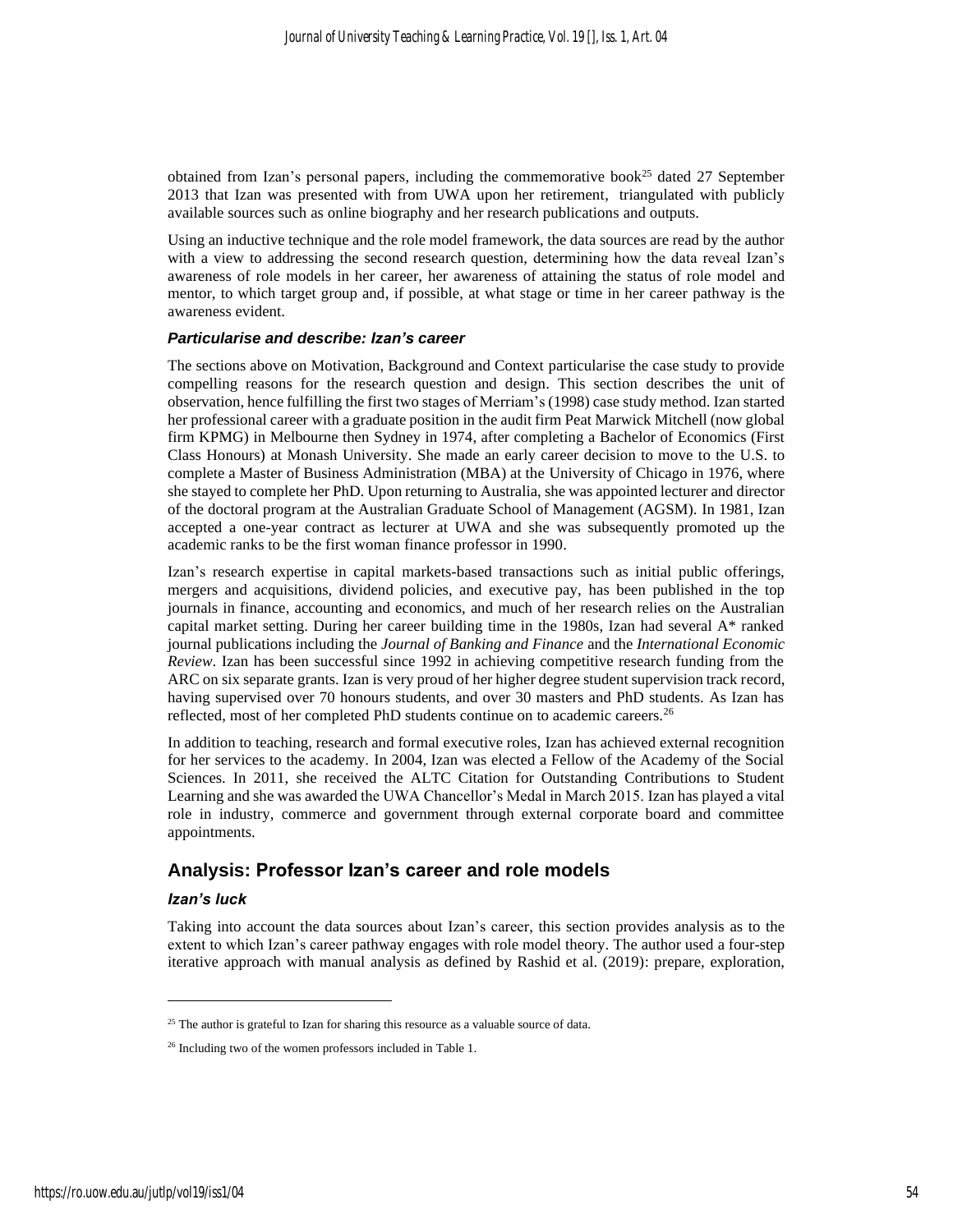specification, and integration. I present in Table 2 the thematic coding of the primary and secondary data. Columns one and two show the three primary constructs and definitions drawn from Gibson (2004), with column four identifying the data sources. As discussed in the next section, when asked about role modelling, Izan immediately reflected on the power of her role models, before considering herself as role model and mentor.

#### **Table 2**

Summary of findings with the aggregation of coding for research question 2

| <b>Focus from the</b><br>research question:<br>Role model vs<br>mentor | What I was looking for:<br>markers from<br><b>Gibson</b> (2004) | Themes from the data                                | Data sources         |
|------------------------------------------------------------------------|-----------------------------------------------------------------|-----------------------------------------------------|----------------------|
| Behavioural role model                                                 | Observation and                                                 | Luck                                                | Primary:             |
|                                                                        | learning                                                        | Being in the right place                            | Interview transcript |
| Izan is the individual                                                 | Based on the<br>capabilities of the                             | at the right time                                   |                      |
| seeking role models                                                    | target and desire to<br>learn by the<br>individual              | Specifically identified<br>role model to mould self |                      |
|                                                                        | Identification and social                                       |                                                     | Primary:             |
| Role model                                                             | comparison                                                      | The 'first' & influencer                            | Interview transcript |
|                                                                        | Based on perceived<br>٠                                         |                                                     |                      |
|                                                                        | similarly and desire                                            | Teacher                                             | Secondary:           |
|                                                                        | to increase                                                     |                                                     | Commemorative book   |
| Izan is the role model                                                 | similarity by the<br>individual                                 | The stereotype & bias                               | <b>ALTC</b> citation |
|                                                                        | Interaction and                                                 | Nurturing through                                   | Secondary:           |
|                                                                        | involvement                                                     | supervision                                         | Commemorative book   |
| Mentor                                                                 | Based on an active<br>$\bullet$                                 |                                                     | ALTC citation        |
| Izan is the mentor                                                     | interest in and                                                 | PhD supervisor                                      | Online biography     |
|                                                                        | action to                                                       | Trusted advisor                                     |                      |
|                                                                        | advance the                                                     |                                                     |                      |
|                                                                        | individual's                                                    |                                                     |                      |
|                                                                        | career                                                          |                                                     |                      |

In discussing the concept of role modelling with Izan, her initial engagement with the concept was to acknowledge those whom she considers her role models. This resonates with the research that acknowledges the trailblazer's efforts in seeking out her role models. One of the recurring themes in her interview was her expressed "luck": she was lucky to do her honours degree at Monash University after being inspired by a world class visiting accounting academic, Professor Stephen Zeff. Izan was "lucky" to have her PhD entry application to Chicago (now Chicago Booth business school) accepted in 1974 when she travelled to the U.S. for family reasons. Izan expresses luck to have a career mentor in Professor Philip Brown, as at several key points in her career, she acknowledges his advice and support. As Izan has expressed profound gratitude for her connection with Professor Brown, we need to delve into his career and how it intersects with Izan.

Philip Brown was also a trailblazer – the vanguard of Australian business school alumni who sought U.S. MBA qualifications, specifically at the University of Chicago, who availed themselves of the opportunity to stay on and complete PhDs. Whilst at Chicago, Brown and another Australian, Ray Ball, participated in doctoral level classes in the relatively new discipline of finance, which encouraged innovative thinking (Hopwood, 2007). Their collaboration culminated in their seminal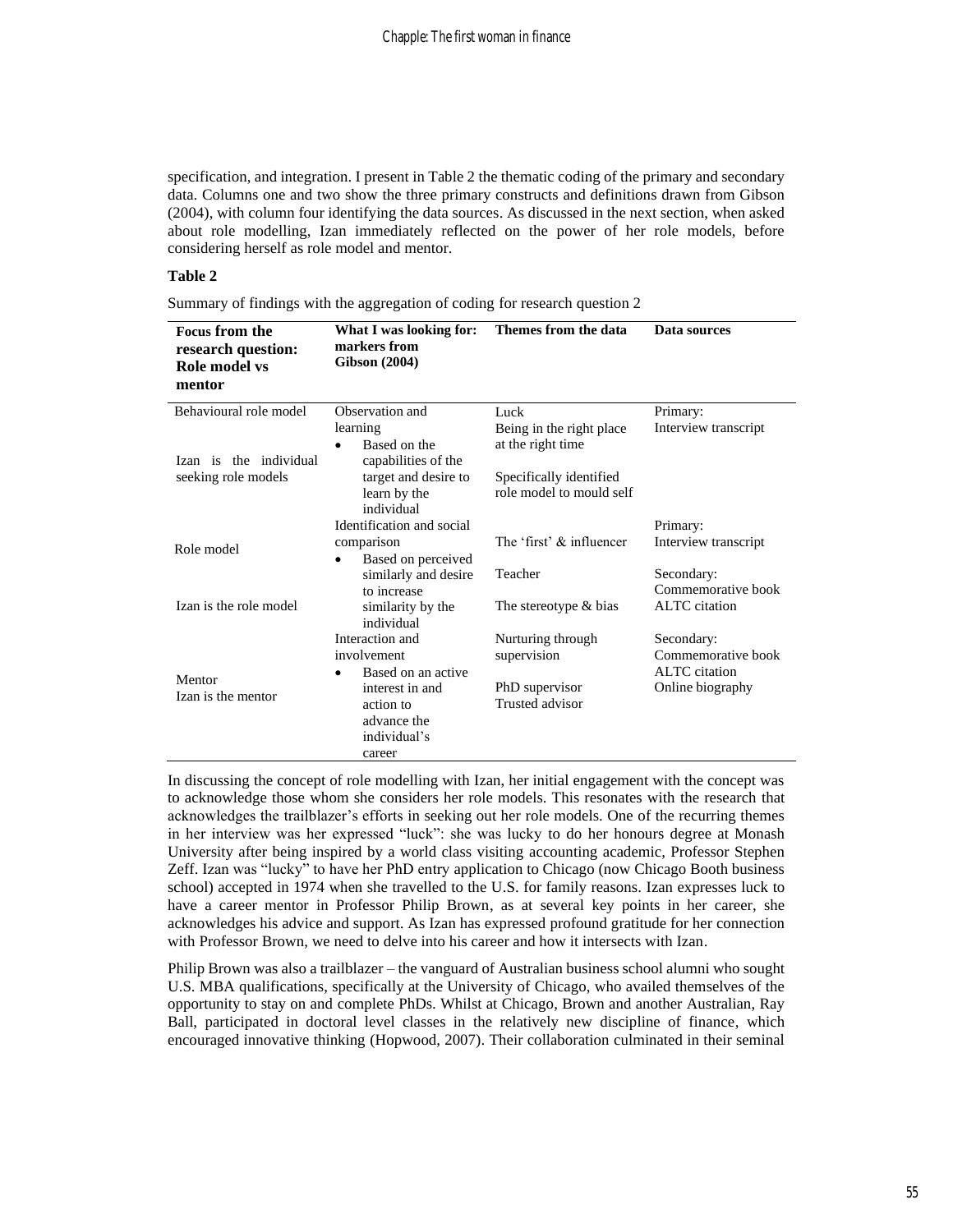and ground-breaking study that empirically proved that annual accounting earnings numbers systematically related to the company's share price on the stock exchange (Ball & Brown, 1968). Previously, the accounting literature was dominated by a normative paradigm that debated measurement issues but did not prove them (Ball & Brown, 2014). Ball and Brown (1968) heralded a positivist, scientific approach using statistical modelling of large datasets completely shifting the trajectory of accounting and finance research (Howieson, 2019). Both researchers were committed to returning to Australia post-PhD. Ball was recruited to the rank of professor to the University of Queensland (at age 26 the youngest professor ever appointed: UQ, 2002) and Brown accepted a readership at UWA in 1968 subsequently promoted to professor in 1970 (UM Hall of Fame, 2010).

Izan's career intersects with Brown at Chicago in the mid-1970s. In 1974, Brown was appointed as the Foundation Director, Australian Graduate School of Management (AGSM), where he established the first Australian MBA. On a recruitment trip to the University of Chicago, Brown met Monash graduate Izan and in 1979 post-PhD, Izan accepted a lectureship at the AGSM. Izan had at least one other offer but was impressed by the research culture at AGSM. In a short time, both Brown and Izan left AGSM for UWA. Izan and her husband moved to UWA in 1981. Although her background and achievements to date demonstrate her credentials and serious approach to scholarship, Izan used the word luck to describe her career establishment at UWA, particularly being in the right place and the right time to meet to Professor Brown.

In correlating the concept of role model as those to whom she considers her mentors, Izan highly associates with the "cognitive load" to construct herself in the mould of the ideal finance academic. As trailblazer, Izan recognised either explicitly or implicitly the load that would subsequently fall to her as role model and mentor, particularly by the time that she arrived at her second Australian academic posting at UWA. This is examined below.

#### *Izan as role model*

When Izan was specifically interviewed as to role modelling, she immediately reflected on her teaching, intuitively echoing the research that the trailblazer renders visible what was previously invisible. Although Izan had the foresight to choose a lectureship at the AGSM as her first academic job in Australia, she did not experience teaching on the scale of an undergraduate business school until she arrived at UWA. Izan reports that teaching was a high priority at UWA (it was not until later that Professor Brown influenced the shift to a research culture). She taught across a wide range of subjects in accounting and finance, but that was typically expected at UWA. Her move to UWA coincided with the decade when she started a family. Izan reports that she worked hard at her teaching. Izan shared one particular set-back in her career when a senior lectureship position was advertised. Despite her research qualifications with an international PhD and top publications, she was not offered the position. It was offered to another candidate based on his superior teaching experience. Izan recalls receiving feedback on her application that a PhD was not more valued than teaching experience. Izan was promoted to Senior lecturer via internal promotion the following year in 1984. When Izan was offered an Associate Professorship at Murdoch University, she attributes the UWA matching offer to Professor Brown's intervention. In 1990, UWA was offered external funding for a chair in accounting from accounting firm KPMG. Professor Brown was appointed to the KPMG Chair, effectively freeing up his chair, which he encouraged Izan to apply for.

In attaining the professorship as the first woman in finance, Izan reflects on the attention she received from the University's upper echelon. Vice Chancellor Professor Fay Gale AO (another trailblazer, the first woman appointed to many of her academic positions: ARC Women & Leadership, 2014) noted the 50% increase in women professors at UWA, to total four. Izan reflects that this was a major moment of her self-awareness of her attainment of place in the finance academy. Prior to her professorial appointment, her basic belief, as coming from a small town in Malaysia was that she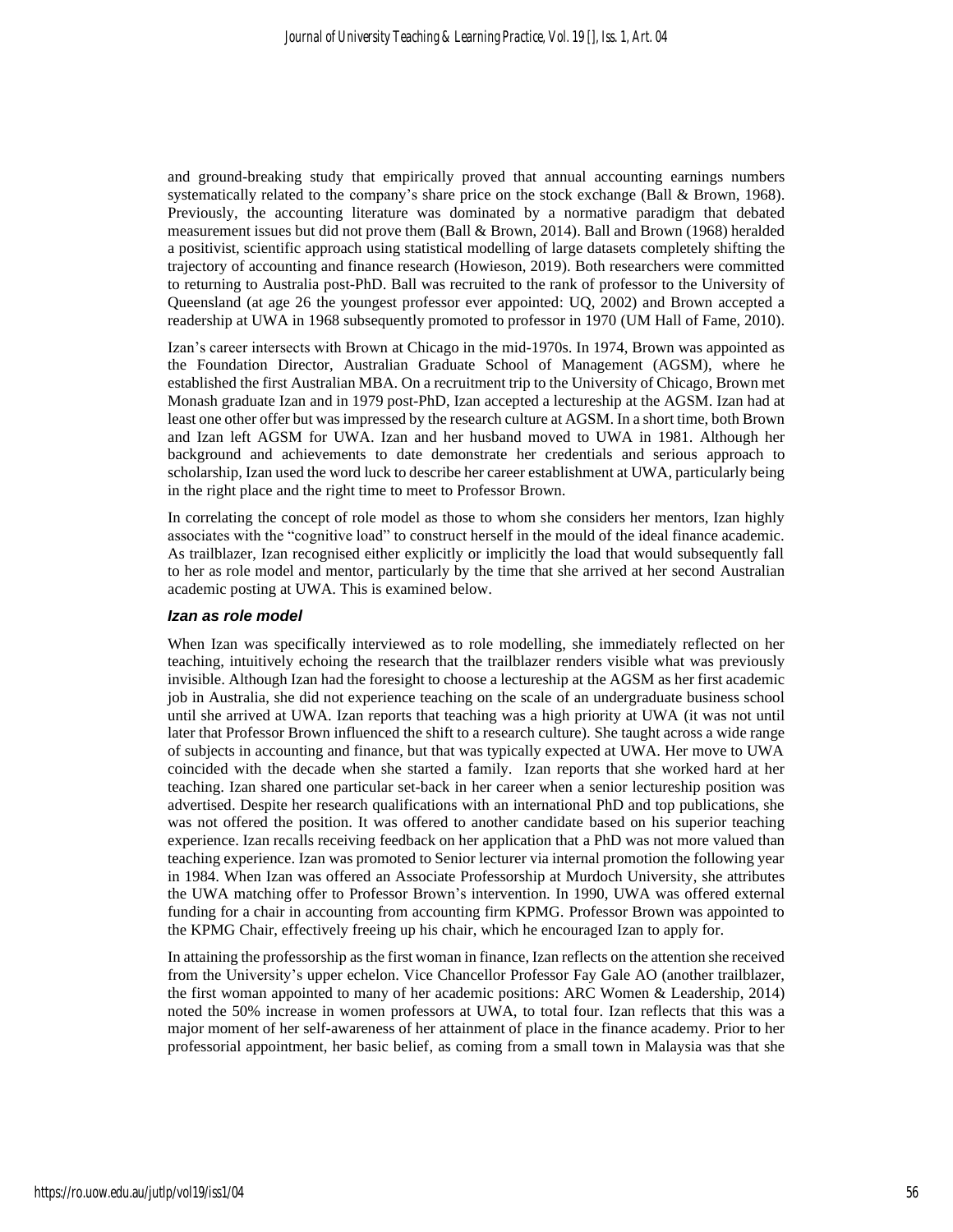was very happy with her life's work as a teaching and research academic at Senior lecturer level and the imperative that she concentrate on being a good teacher. This was also the moment when she realised that many of the men who had started as PhD students at AGSM when she arrived, were by now professors at ANZ's top universities.

At this point of reflection of her career journey, I observe Izan's switch to her perception of self as role model, particularly when it came to her teaching practice and her commitment to the role of teacher and supervisor. I also observe the cognitive load she carried throughout the 1980s in filtering and seeking out her role models in a vacuum – the confusing messages and incentives around teaching and research performance. In her personal reconciliation of that tension, Izan values her role modelling for students, particularly higher degree students.<sup>27</sup> This is evident in Izan's ALTC excellence in teaching citation and her dedication to service of teaching and learning through the academic board. Izan has Room G88, postgraduate seminar room named after her, as shown in Figures 1 & 2. My analysis of her research record reveals that the majority of her research is coauthored with less experienced researchers, hence she evidently is a role model for researchers, but this did not form a predominant part of Izan's responses.

#### **Figure 1**





 $27$  At the time of her retirement, Izan had supervised over 100 research and honours degree students.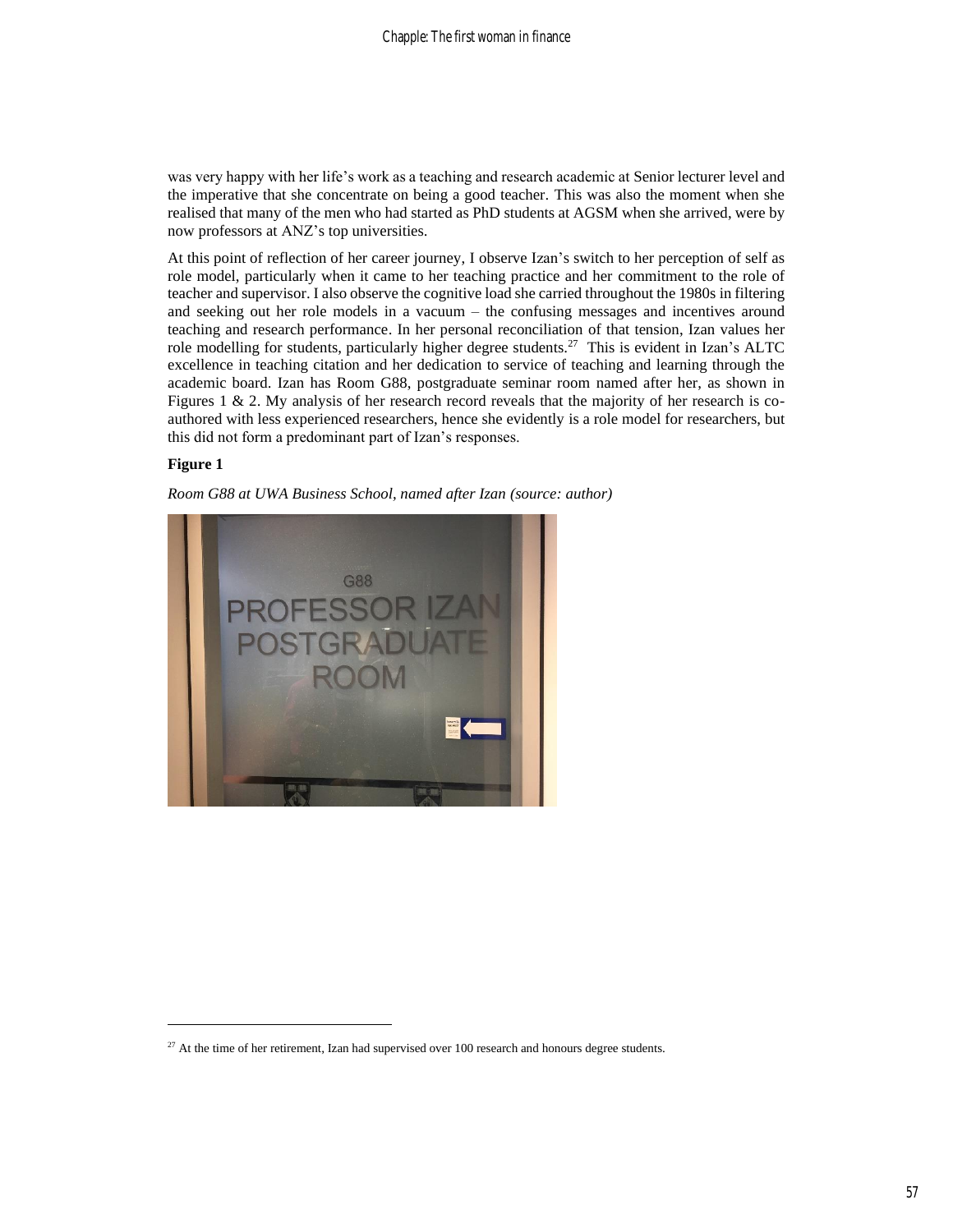#### **Figure 2**

*Plaque attached to Room G88 at UWA Business School, named after Izan (source: author)*



Regarding the role model as teacher, there is an acknowledged "dark side" whereby the metaphorical dice are loaded against her. Gendered and racial inequalities persist in student evaluation of teaching (Fan et al., 2019). Izan, as a woman from an ethnic minority, became a target for negative stereotyping. Students' expectations of their professors are shaped by factors including popular media (Dagaz & Harger, 2011). Izan recounts in quite a matter-of-fact way several episodes of the unacknowledged burden that trailblazers bear in being "different" and in providing the visible face of diversity. First, Izan's teaching evaluations, particularly from her early years at UWA included racist comments. Professor Brown intervened by writing to the upper echelon of the university to have these evaluations expunged. Second, Izan is of diminutive stature. The lecture rooms were illequipped, and she asked for a box to be installed that she could stand on to reach the lectern. Izan has taken it in good grace that students liked to prank and hide the box. However, we would understand that the person's preclusion from performing their professional role due to the unsuitability of the workplace is not a joke and is distressing and harmful to that person and their performance. The impact is profound given Izan's high degree of affiliation as teacher role model.

#### *Izan as mentor*

The final phase of analysis of the data on Izan's career reveals her status as mentor. Most of this insight is drawn from the documentary evidence surrounding Izan's ALTC teaching citation and the commemorative book.

The data reveal three career episodes manifesting her awareness of mentor status. First, it was formalised in 2010 while preparing the ALTC citation. Izan's self-reflection on teaching specifically used the phrase "nurture" to describe her supervision philosophy. During this process, 24 letters of support from current and past research students were received. Second, three themes of "mentor", "role model" and "kindness" were extracted by the researcher in the testimonials collated in the commemorative book. Of the 43 testimonials, most testimonials address the writers' experiences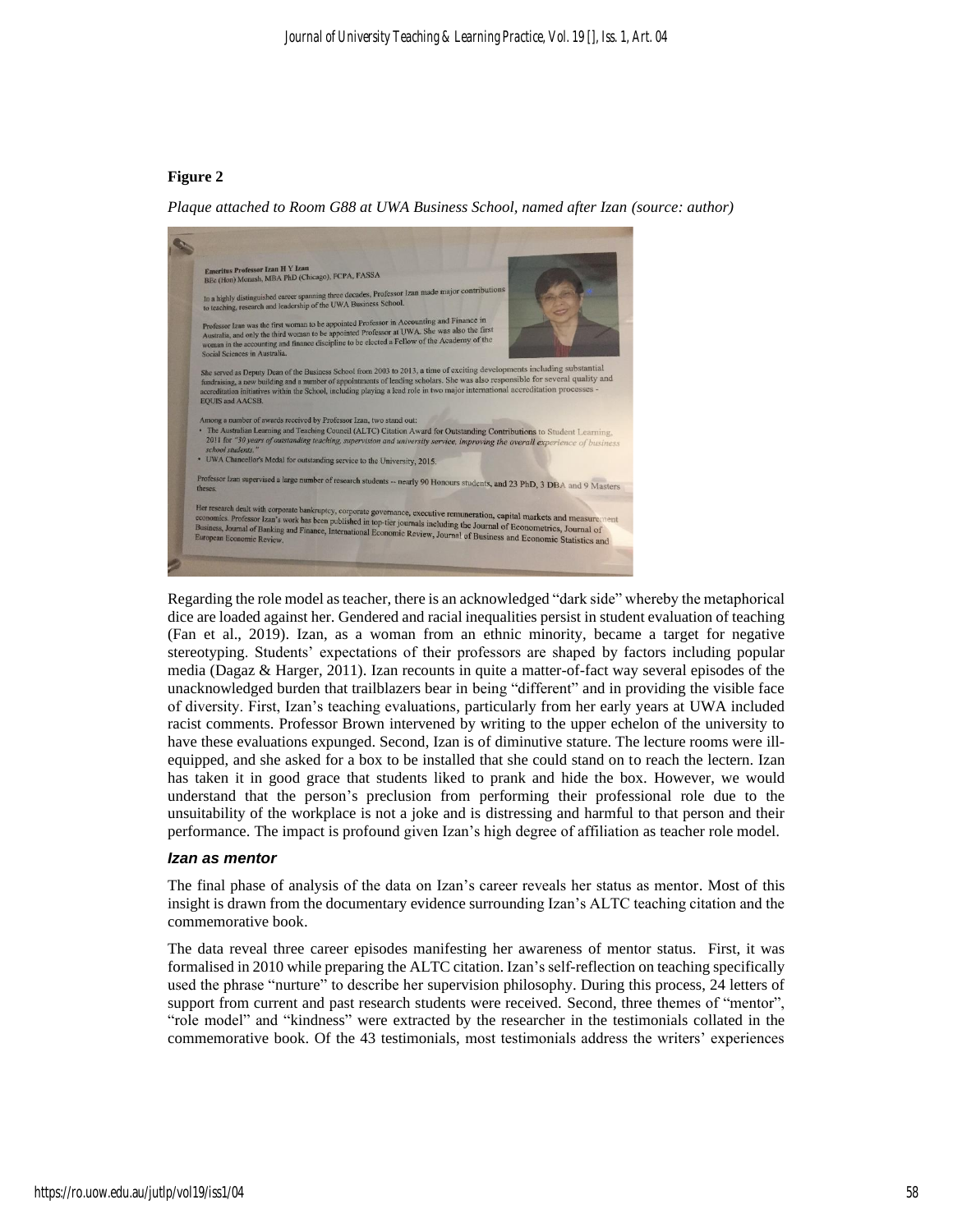with Izan as "supportive", "encouraging" and "providing assistance", 14 specifically expressed thanks to Izan for being their role model or mentor. Thirdly, the interview transcript reveals Izan's recollections of her experience as peer mentor when a new UWA Business School Dean was externally recruited. In her position of Deputy Dean, Izan accepted that her role was to mentor and support the Dean in academic environment that was new to her (the Dean). This last observation shows that mentoring is not necessarily linked to a supervisory role.

## **Conclusion**

It has been a personal privilege to consider the state of the academy in the finance discipline as regards women's progress, through the career of its first woman appointed, Izan. To place her career in perspective, descriptive data were presented to show that only 18 women after Izan have been appointed to professorial ranks in finance departments in ANZ's universities. Every woman's career path in personal to them, although the data show some particular characteristics of Izan's progression that are atypical compared to the 18 women who came after her. First, the time from Izan's appointment at UWA at lecturer level to professorial level was nine years. She progressed through the academic ranks at the same university (albeit with brief appointments at AGSM and Murdoch as mentioned). She started her academic career at a time when a PhD in finance was not expected, yet she had acquired her PhD from a top-ranked U.S. school. She started her academic career at a time and place where teaching was so highly valued, it would appear from the data that it was more valued than research, although she participated in the growth in the research culture. Izan was appointed professor at a time when there were only three other women professors in her whole university. Izan has a research track record of over 100 supervisions and six ARC grants, which is extraordinary in the field of finance.

Features of Izan's career progression that would resonate with any or all of the 18 appointees after her and indeed other women trailblazers in the academy include: the visibility and negative attention or stereotypes that arise from being in a male-dominated academy; the fatigue that can arise from the service demand imposed on the only senior academic who is a woman in the immediate operational area; career lulls due to carer responsibilities; the growth in demand for measurable productivity (e.g in finance, journal publication in a tight band of elite journals catering to a narrow research paradigm). Further research into performance measures and opening our institutions' eyes as to inherent biases in current metrics is a strong message.

Evidence gathered direct from Izan and documentary sources points to a strong theme of her contribution to teaching service, mentoring and higher degree student progression. Role modelling theory informs us that we consider role models from the perspective of those who shape our careers and from the insight of how we become role models and mentors to shape the careers of others. Analysis of the evidence of Izan's career progression shows that she is highly appreciative and has an advanced degree of awareness of those who shaped her career, including the encouragement to apply for professorial appointment. The data also show Izan's insight as to the extent to which she is a role model particularly as regards her supervision of higher degree and honours degree research students. Izan's career into the upper echelon of UWA also reminds us that mentoring is not necessarily a vertically focused hierarchical relationship but develops organically from leadership positions. It is insightful to note that analysis of the data shows that Izan's early career progression was facilitated through demonstrated leadership through teaching service and achievement. As noted above, extant literature acknowledges that teaching contribution and service is often an omitted variable in career pathways studies (Goodacre et al., 2021). Any future contribution to the discussion and debate as to women in the academy should also recognise the disproportionate effect on women's careers from the COVID-19 global pandemic (Allen et al., 2021; Humphrey & Meissner, 2020).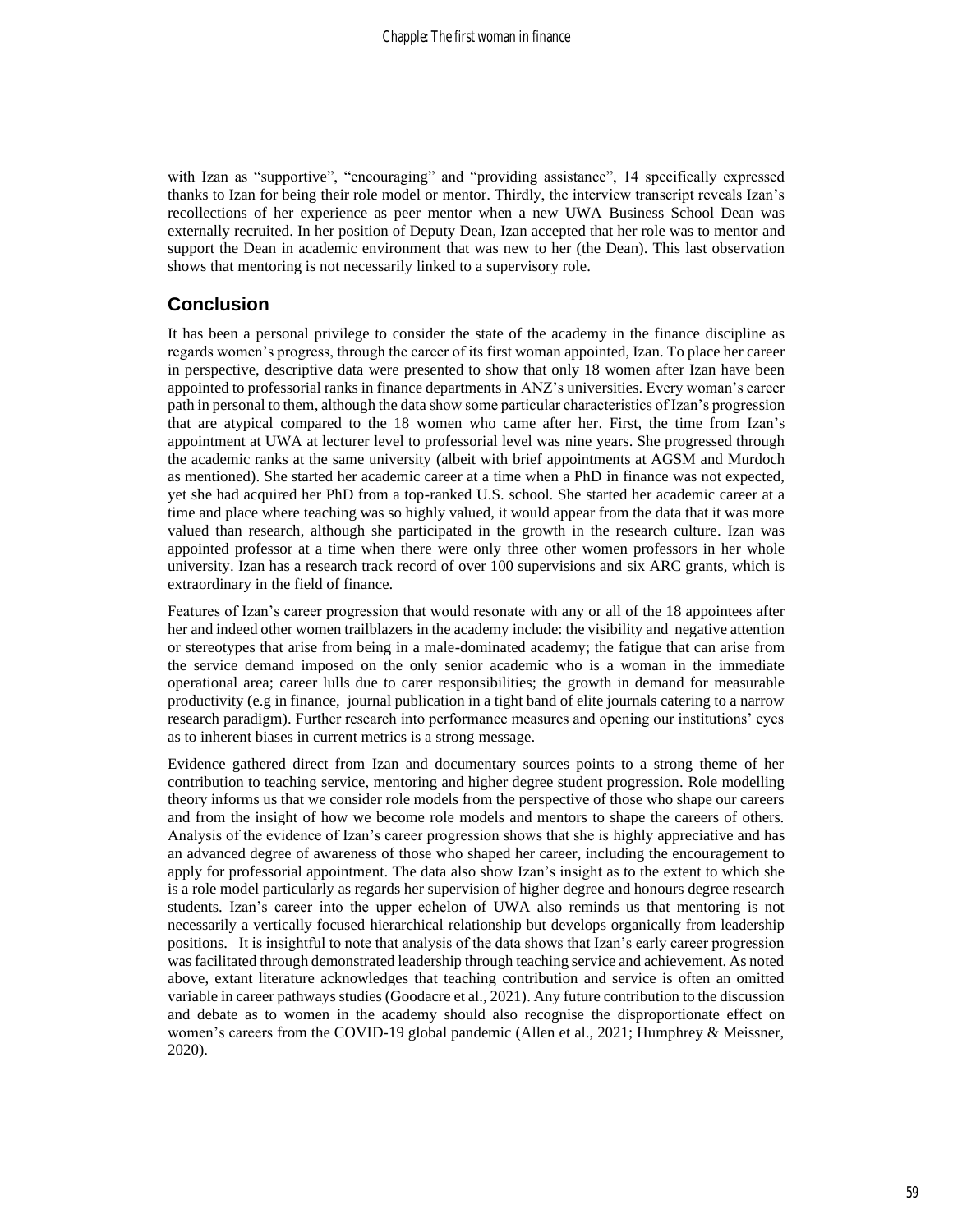By way of final observation, Izan emerges from this research as being a person who has derived great joy from her career, and she seems optimistic for the future of the finance academy. When asked about her legacy, she did not think it extended much beyond UWA. Of the 18 women professors, Izan supervised the PhDs of two of them. Only one other professor in the population supervised another. The data suggest that Izan's legacy is beyond her initial reckoning and in terms of PhD supervisions, she will continue to give back to the academy as her protégés progress.

## **References**

- Allen, K.A. et al. (2021). Work like a girl: Redressing gender inequity in academia through systemic solutions. *Journal of University Teaching & Learning Practice*, 18(3), 1-17. https://doi.org/10.53761/1.18.3.3
- ABDC. (2014). *Academic learning standards for finance in the australian higher education context (Report 2014).* Retrieved 30 November 2021 from https://abdc.edu.au/data/Finance\_Learning\_Standards/Finance\_Learning\_Standards\_- \_November\_2014.pdf
- ARC. (2019). *State of Australian university research 2018-19*. Retrieved 30 November 2021 from https://dataportal.arc.gov.au/era/nationalreport/2018/
- ARC Women & Leadership. (2014). *The encyclopedia of women and leadership in twentiethcentury Australia: entry Gale, Gwendoline Fay (1932-2008).* Retrieved 30 November 2021 from http://www.womenaustralia.info/leaders/biogs/WLE0574b.htm
- Ball, R. & Brown, P.R. (2014). Ball and Brown (1968): A retrospective. *The Accounting Review*, 89 (1), 1–26. https://doi.org/10.2308/accr-50604
- Ball, R. & Brown, P.R. (1968). An empirical evaluation of accounting income numbers. *Journal of Accounting Research*, 6(2), 159-178. https://doi.org/10.2307/2490232
- Benson, K., Faff, R. & Smith, T. (2014). Fifty years of finance research in the Asia Pacific Basin. *Accounting and Finance*, 54(2), 335-363. https://doi.org/10.1111/acfi.12081
- Bönisch-Brednich, B. & White, K. (2021). Whatever happened to gender equality in Australian and New Zealand universities? In P. O'Connor & K. White (Eds.), *Gender, Power and Higher Education in a Globalised World* (pp. 93-115). Switzerland: Palgrave Studies in Gender and Education Springer International Publishing. https://doi.org/10.1007/978-3- 030-69687-0\_5
- Brower, A., & James, A. (2020). *Research performance and age explain less than half of the gender pay gap in New Zealand universities*. PLoS One, 15(1), 1–13. https://doi.org/10.1371/journal.pone.0226392
- Brown, K., Watson, J. R., & Wood, J. (2021). *The plight of women in finance journals*. Retrieved 30 November 2021 from https://www.researchgate.net/publication/346615676\_The\_Plight\_of\_Women\_in\_Finance\_ Journals
- Butler-Henderson K., Percy A. & Kelder J-A. (2021). Editorial: Celebrating women in higher education on International Women's Day. *Journal of University Teaching and Learning Practice*, 18(3), 1-2. https://doi.org/10.53761/1.18.3.1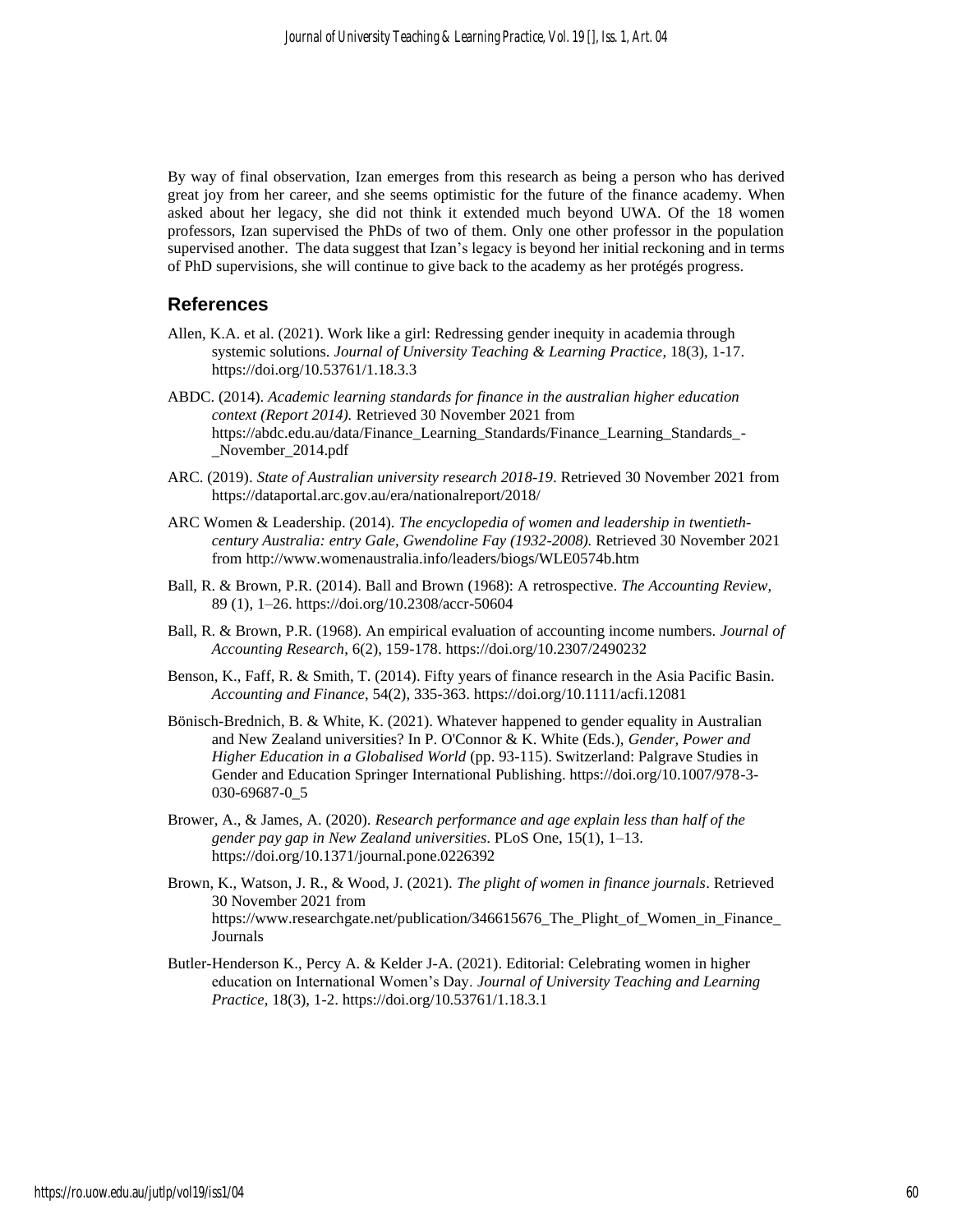- Chan, K.C., C.H. Chang, J.Y. Tong & Zhang, F. (2012). An analysis of the accounting and finance research productivity in Australia and New Zealand in 1991-2010. *Accounting and Finance*, 52(1), 249-265. https://doi.org/10.1111/j.1467-629X.2011.00440.x
- Creswell, J.W. (2014). *Research design: qualitative, quantitative and mixed methods approaches* (4th ed.). Thousand Oaks, CA: SAGE.
- Dagaz, M & Harger, B. (2011). Race, gender, and research: Implications for teaching from depictions of professors in popular film, 1985-2005. *Teaching Sociology*, 39(3), 274-289. https://doi.org/10.1177/0092055x11407348
- Devlin, M. (2021). No change at the top for university leaders as men outnumber women 3 to 1. *The Conversation*. Retrieved 30 November 2021 from https://theconversation.com/nochange-at-the-top-for-university-leaders-as-men-outnumber-women-3-to-1-154556
- Douvan, E. (1976). The role of models in women's professional development*. Psychology of Women Quarterly*, 1 (1976), 5-20. https://doi.org/https://doi.org/10.1111/j.1471- 6402.1976.tb00805.x
- Drury, B. J., Siy, J. O., & Cheryan, S. (2011). When do female role models benefit women? The importance of differentiating recruitment from retention in STEM. *Psychological Inquiry*, 22(4), 265-269. https://doi.org/10.1080/1047840X.2011.620935
- Dyl, E. A., & Hasselback J.R. (1998). The hiring of women in finance academia. *Journal of Financial Education*, 24, 1-7. http://www.jstor.org/stable/41948276
- Fan, Y., Shepherd, L. J., Slavich, E., Waters, D., Stone, M., Abel, R., & Johnston, E. L. (2019). Gender and cultural bias in student evaluations: Why representation matters. *PloS One*, 14(2), e0209749. https://doi.org/10.1371/journal.pone.0209749
- Farrell, K. (2009). *The use of the title 'Professor': a report of the policies, conventions and practices among Australian Higher Education providers* (Centre for the Study of Higher Education, University of Melbourne). Retrieved 30 November 2021 from https://melbourne-cshe.unimelb.edu.au/resources/policy-and-management
- Gago, S. & Masias, M. (2014). A possible explanation of the gender gap among accounting academics. *Accounting and Finance*, 54, 1183-1206. https://doi.org/10.1111/acfi.12035
- Gaunt, C. (2014). Accounting and finance: authorship and citation trends. *Accounting and Finance*, 54(2), 441-465. https://doi.org/10.1111/acfi.12061
- Getmansky Shermen, M., & Tookes, H. (2022). Female representation in the academic finance profession. *The Journal of Finance*, 77(1), 317-365. https://doi.org/https://doi.org/10.1111/jofi.13094
- Gibson, D. E. (2004). Role models in career development: New directions for theory and research. *Journal of Vocational Behavior*, 65(1), 134-156. https://doi.org/https://doi.org/10.1016/S0001-8791(03)00051-4
- Gillooly, S., Hardt, H. & Smith, A.E. (2021) Having female role models correlates with PhD students' attitudes toward their own academic success. *PloS One*, 16(8), e0255095. https://doi.org/10.1371/journal.pone.0255095
- Gippel, J. (2015). Masters of the universe: What top finance academics say about the 'state of the field'. *Australian Journal of Management*, 40(3), 538-556. https://doi.org/10.1177/0312896215584450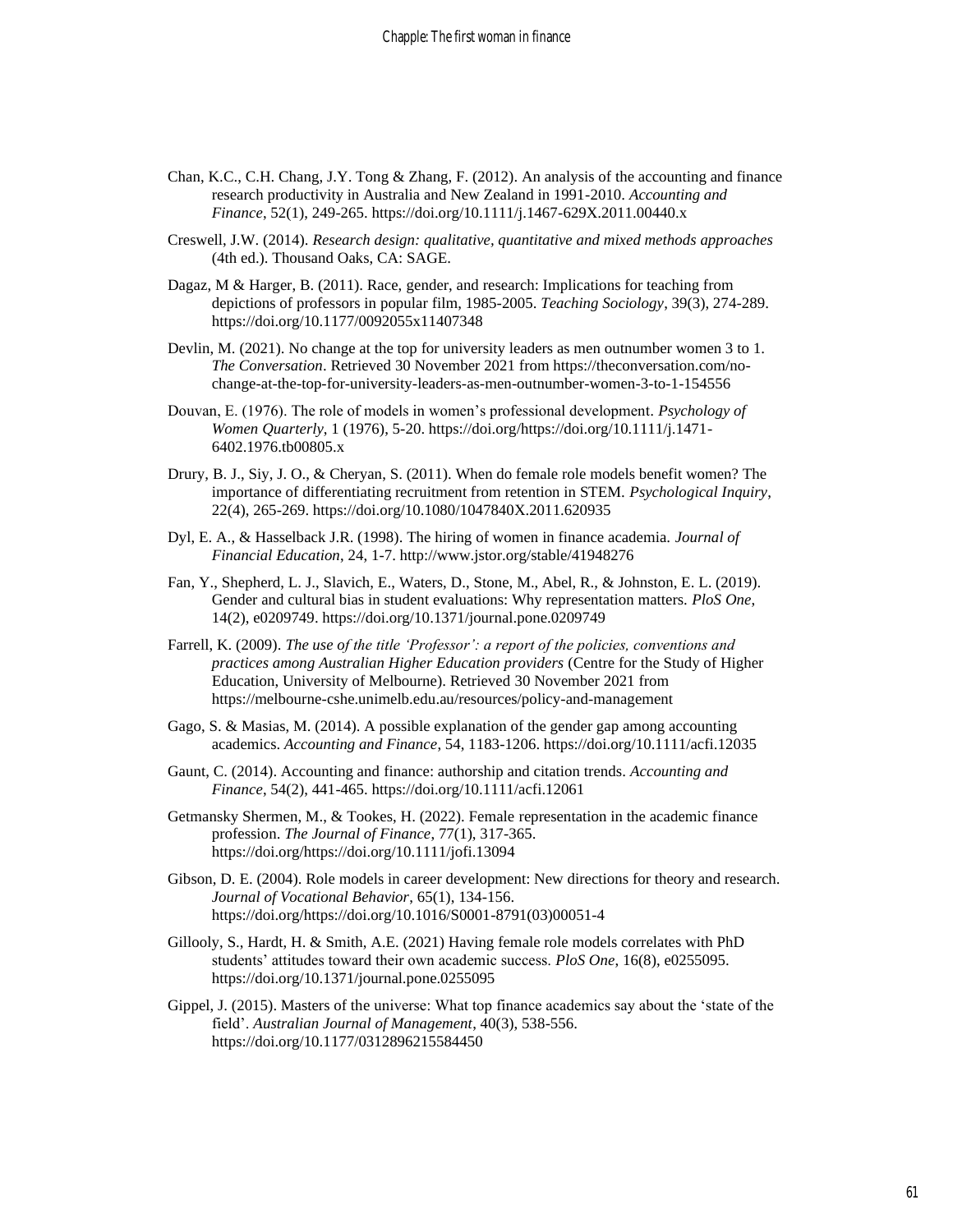- Gippel, J. (2013). A revolution in finance? *Australian Journal of Management*, 38, 125–146. https://doi.org/10.1177/0312896212461034
- Goodacre, A., Gaunt, C. & Henry, D. (2021). Publication records of Australian accounting and finance faculty promoted to full professor, set within an international context. *Accounting & Finance*, 61(2), 3089-3133. https://doi.org/10.1111/acfi.12695
- Hancock, P., Marriott, N., & Duff, A. (2019). Research–teaching yin–yang? An empirical study of accounting and finance academics in Australia and New Zealand. *Accounting & Finance*, 59(1), 219-252. https://doi.org/https://doi.org/10.1111/acfi.12695
- Handley, K., Ross-Smith, A., & Wright, S. (2017) The same or different: How women have become included in corporate leadership in Australia. In S. Adapta, & A. Sheridan (Eds.), *Inclusive Leadership: Negotiating Gendered Spaces* (pp. 93-124). Switzerland: Palgrave Studies in Leadership and Followership Springer International. https://doi.org/10.1007/978- 3-319-60666-8\_5
- Higgins, M. C., & Kram, K. E. (2001). Reconceptualizing mentoring at work: A developmental network perspective. *Academy of Management Review*, 26(2), 264-288. https://doi.org/10.5465/amr.2001.4378023
- Hopwood A.G. (2007) Whither accounting research? *The Accounting Review*, 82(5), 1365-1374. https://doi.org/10.2308/accr.2007.82.5.1365
- Howe‐Walsh, L. & Turnbull, S. (2016). Barriers to women leaders in academia: Tales from science and technology. *Studies in Higher Education*, 41(3), 415‐428. https://doi.org/10.1080/03075079.2014.929102
- Howieson, B. (2019). Frankenstein's monster or the birth of Venus? Perceptions of the impact and contributions of Ball and Brown 1968. *Pacific-Basin Finance Journal*, 55, 299-328. https://doi.org/https://doi.org/10.1016/j.pacfin.2019.05.003
- Humphrey, J. & and Meissner, K. (2020). *the impact of covid 19 on female academics: FIRN Report*. Retrieved 30 November 2021 from https://www.firn.org.au/wpcontent/uploads/2020/06/FIRN\_Summary-of-research-on-Covid19-and-female-academics.pdf
- Jaekel, A. & St-Onge, E. (2016, October 25). Why women aren't making it to the top of financial services firms. *Harvard Business Review*. Retrieved 30 November 2021 from https://hbr.org/2016/10/why-women-arent-making-it-to-the-top-of-financial-services-firms.
- Kaczynski, D., Salmona, M., & Smith, T. (2014). Qualitative research in finance. Australian *Journal of Management*, 39(1), 127-135. https://doi.org/10.1108/sef.2006.31823baa.001
- Kahn, S. & Ginther, D. (2018). Women and science, technology, engineering, and mathematics STEM: Are differences in education and careers due to stereotypes, interests, or family? In S.L. Averett, L.M. Argys & S.D Hoffman (Eds), *Oxford Handbook on the Economics of Women* (pp. 1-39). New York, NY: Oxford University Press. Retrieved 30 November 2021 from https://doi.org/10.1093/oxfordhb/9780190628963.013.13
- Keys, P. & Turner, P. A. (2006). Women as finance academics: Role models and researchers. *Journal of Financial Education*, 1-19. https://www.jstor.org/stable/41948520
- King, M., Ortenblad, M. & Ladge, J.J. (2018). What will it take to make finance more genderbalanced? *Harvard Business Review*. Retrieved 30 November 2021 from https://hbr.org/2018/12/what-will-it-take-to-make-finance-more-gender-balanced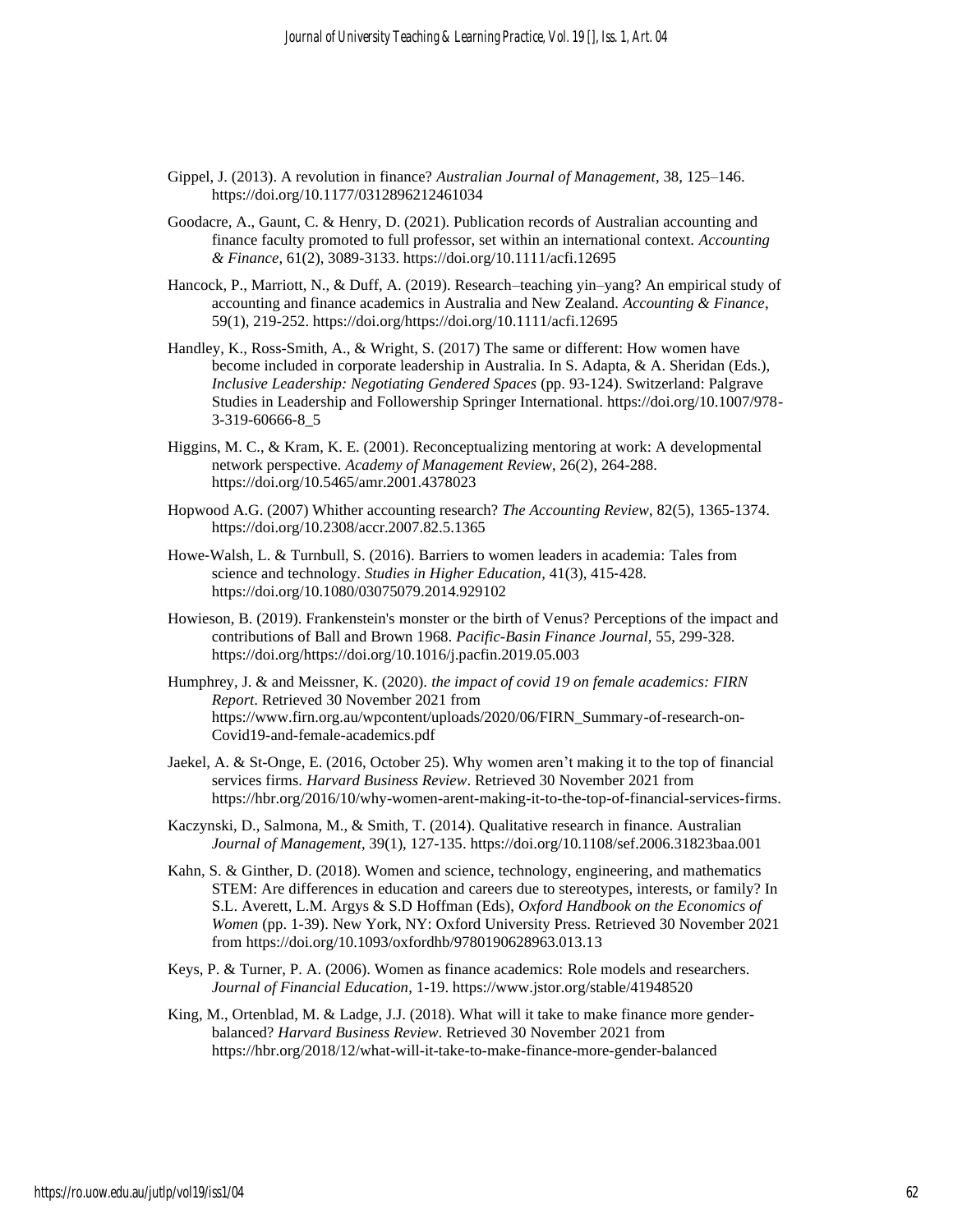- Kloot, L. (2004). Women and leadership in universities: a case study of women academic managers. *International Journal of Public Sector Management*, 17(6), 470-485. https://doi.org/10.1108/09513550410554760
- Linnenluecke, M. K., Chen, X., Ling, X., Smith, T. & Zhu, Y. (2017). Research in finance: A review of influential publications and a research agenda. *Pacific-Basin Finance Journal*, 43, 188-199. https://doi.org/10.1016/j.pacfin.2017.04.005
- Linnenluecke, M. K., Chen, X., Ling, X., Smith, T. & Zhu, Y. (2016). Emerging trends in Asia-Pacific finance research: A review of recent influential publications and a research agenda. *Pacific-Basin Finance Journal*, 36, 66-76. https://doi.org/10.1016/j.pacfin.2015.12.002
- Lockwood, P. (2006). "Someone like me can be successful": Do college students need samegender role models? *Psychology of Women Quarterly*, 30(1), 36-46. https://doi.org/10.1111/j.1471-6402.2006.00260.x
- Merriam, S. B. (1998). *Qualitative research and case study applications in education*. San Francisco, CA: Jossey-Bass.
- Moravec, M. (2015). *I Look Like a Professor #ilooklikeaprofessor*. [Blog post]. Retrieved 30 November 2021 from https://professmoravec.medium.com/i-look-like-a-professorilooklikeaprofessor-dc1b109a2afb
- Neck, C., (2015). Disappearing women: Why do women leave senior roles in finance? *Australian Journal of Management*, 40(3): 488-510. https://doi.org/10.1177/0312896215578014
- Neilsen, S. & Huse, M. (2010). The contribution of women on boards of directors: Going beyond the surface. *Corporate Governance: An International Journal*, 18, 136-148. https://doi.org/10.1111/j.1467-8683.2010.00784.x
- Pietri, E. S., Johnson, I. R., Majid, S., & Chu, C. (2021). Seeing what's possible: Videos are more effective than written portrayals for enhancing the relatability of scientists and promoting black female students' interest in STEM. *Sex Roles*, 84(1), 14-33. https://doi.org/10.1007/s11199-020-01153-x
- Price, J. (2019). You can't be what you can't see: The invisible women in our media. *Sydney Morning Herald*. Retrieved 30 November 2021 from https://www.smh.com.au/national/you-can-t-be-what-you-can-t-see-the-invisible-womenin-our-media-20190404-p51av6.html.
- Probert, B. (2005). 'I just couldn't fit it in': Gender and unequal outcomes in academic careers. *Gender, Work & Organization*, 12(1), 50-72. https://doi.org/10.1111/j.1468- 0432.2005.00262.x
- Rask, K. N. & Bailey. E. M. (2002). Are faculty role models? Evidence from major choice in an undergraduate institution. *Journal of Economic Education*, 33 (2002), 99-124. https://doi.org/10.1080/00220480209596461
- Rashid, Y., Rashid, A., Warraich, M. A., Sabir, S. S., & Waseem, A. (2019). Case study method: A step-by-step guide for business researchers. *International Journal of Qualitative Methods*, 18, 1-15. https://doi.org/10.1177/1609406919862424
- Ross, S. A. (2002). Neoclassical finance, alternative finance and the closed end fund puzzle. *European Financial Management*, 8(2), 129-137. https://doi.org/10.1111/1468-036X.00181